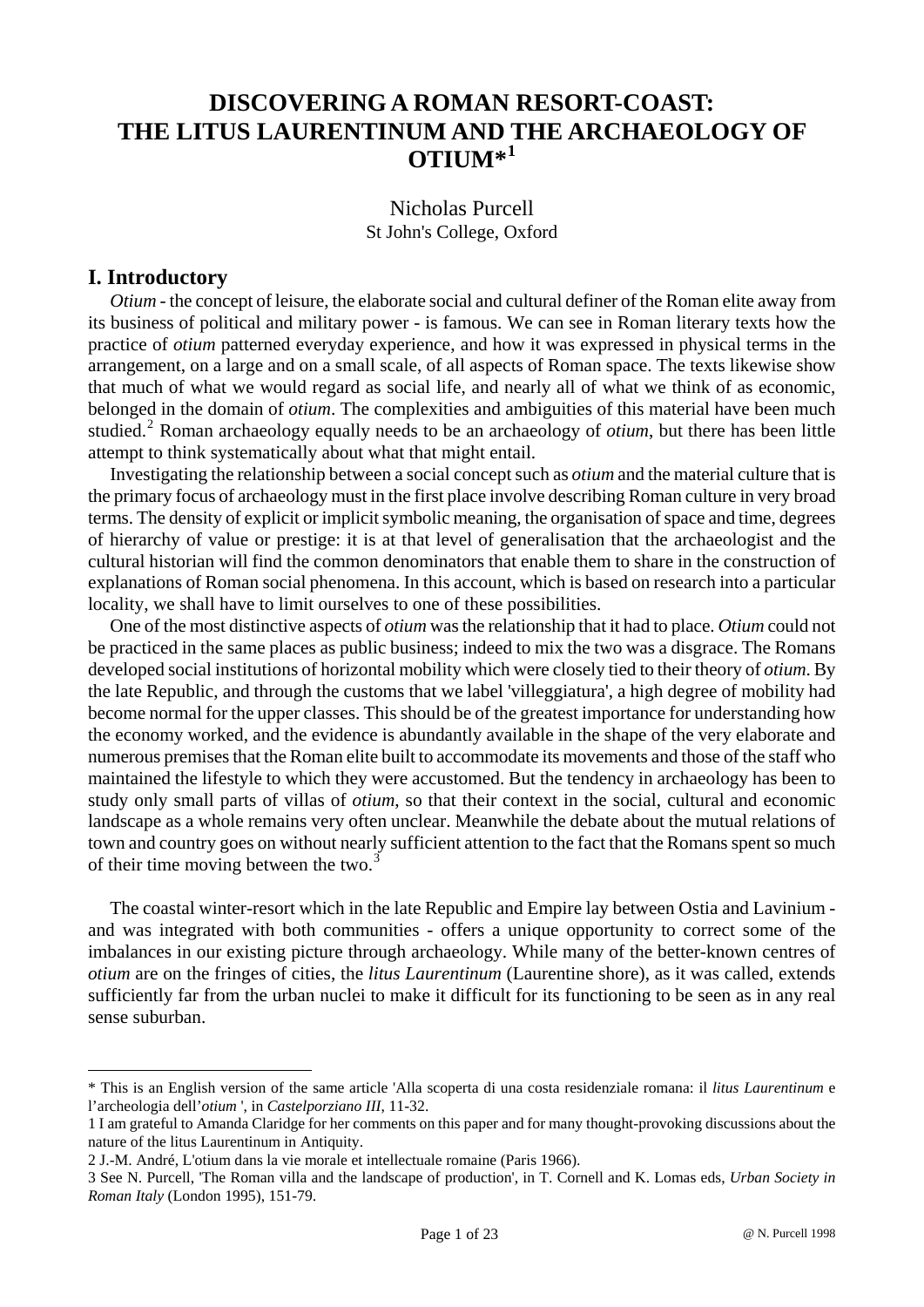

Fig. 1 Map of Rome and the shoreline between Astura and Pyrgi.

Whereas the economy of villas has sometimes been privileged at the expense of the cultural aspects of their life, the environment of these coastlands is not favourable for the large-scale production of staples or the more familiar cash crops, and the agricultural dimension is therefore represented in the Roman period only in rather curious and specialised forms. Most villas in other parts of Italy are mute, telling us nothing of the whimsical or serious associations that their builders and occupiers found in their setting and in what they believed of its past - associations themselves closely linked with the working of the concept of *otium*. But this coastline is a famous place with a remarkable tradition in Roman historical and literary thought. Above all, where most investigations of country estates must make the best of shattered fragments in a setting denuded of archaeological context, here the state of preservation of the landscape is such as to make it possible to study the bits between the nuclei of the villas, the matrix in which they are set in both time and space: thus the origins, formation and demise of the social and economic forms of a resort and the infrastructure which maintained it and the interrelationship between the constituent parts are all traceable to some extent in the archaeological record.

My aim in this paper is to attempt to outline some of what we already know about the functioning of the *litus Laurentinum* from the literary sources, the inscriptions and what has already been discovered of the remains, as a contribution towards establishing an agenda for further work and towards the possible integration of future research into a collective strategy of historical and archaeological investigation.<sup>[4](#page-1-0)</sup> Such investigation must be collective: and it must be based on an understanding of the whole region. Piecemeal research into individual problems will not produce answers to the questions posed here.

<span id="page-1-0"></span><sup>4</sup> For summaries of work so far done at Castelporziano, and plans for the future, see A. Claridge, 'Castel Porziano: la zona del Vicus Augustanus 1984' *ArchLaz VII* (= *Quad Cent St AEI*) 1983, 218-223; *Castelporziano I. Campagna di scavo e di restauro* (Rome 1984); *Castelporziano II. Campagna di scavo e di restauro 1986-1987* (Rome 1988). F. Castagnoli, *Lavinium I - Topografia generale, fonti e storia delle ricerche* (Rome 1972) is basic on the area. See also M. Torelli, *Lavinio e Roma* (Rome 1984). The Laurentes are subsumed in Lavinium in Pauly-Wissowa, XII (1925), 1007-12; cf. also Dizionario Epigrafico s.v. Lavinium, Vol. 4 (1) 477-80; s.v. Laurentes, Vico Augustano, ibid. Basic references in H. Nissen, *Italische Landeskunde II* (Berlin 1902), 566-79.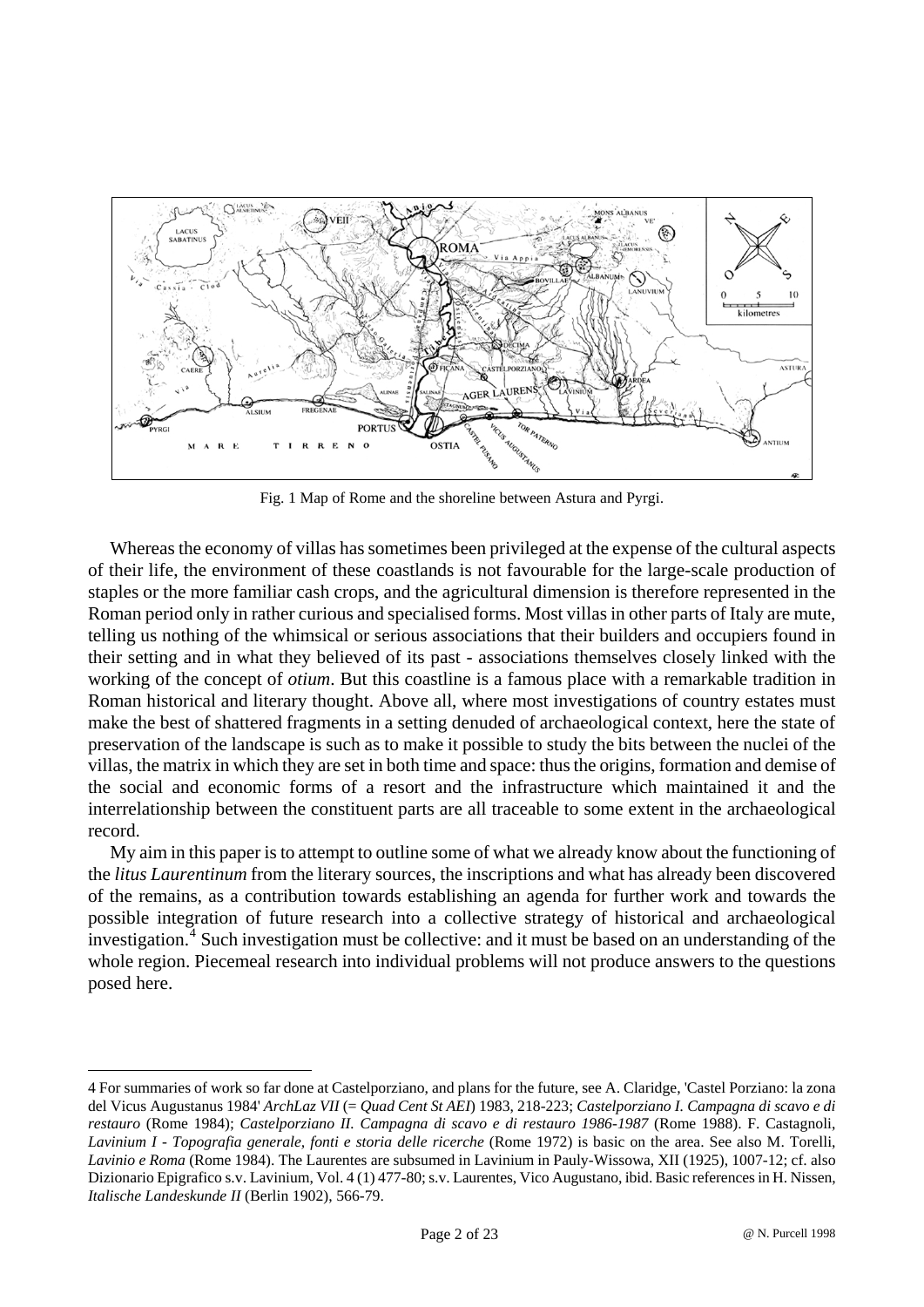# **II From the Lucrine Lake to the Stagno di Ostia. Origins of a 'maritime façade'.**

Much of the west coast of central Italy was in Antiquity very wet. There were great areas of swamps and lagoons between the shoals of the inner coastal waters and the wetlands behind the shore, where the run-off of the heavy west central Italian rainfall was ponded back by beach deposits. The product of the progradation of the coastline by the deposition and redistribution of fluvial material, this landscape was less unchanging in Antiquity than it has become since the stabilisation of the coastal margin and the progressive *bonifica* of the levels behind - it offered, for example, more points of transition from marine to lacustrine waters. Its principal natural vegetation is likely to have been dense woodland and scrub.

The shifting topography of inlets and marshy pools, dunes and reedbeds, and the natural forest which interpenetrates it, is interrupted by 'islands' of less mutable topography where different geological conditions apply - the spurs of the volcanic deposits of South Etruria or the Campagna, the limestone ridges of Monte Circeo, the hills above Sperlonga, or Monte Massico. These places offer access to the otherwise rather difficult terrain of the coastal zone, and places where intercommunication between the resources of that area and the ecologically different regions alongside it can occur.

The wetlands and the dry and wet forests of the coast were unpromising for the production of staples such as cereals, and almost certainly malarial in summer. But they had much to contribute to an economy that was opportunistic in its response to diversity of landscape, and holistic in its approach to the exploitation of any available productive niches. There is not time to explore the subject in full here, but three main aspects may be singled out: i) the extraction of the natural products of the area, fish and fowl, timber, brushwood and marsh plants, especially reed; ii) the improvement of that first category through pisciculture, forestry, the preservation of game and the introduction of specialised wetland agriculture such as flax, certain sorts of viticulture, or intensive horticulture (including the intensive cultivation of fine wheat); and iii) the pasturing, seasonal or not, of animals on the lush herbage.

In the repertoire of managed landscape resources in ancient Italy, then, the coastal fringe was not useless. It offered flexibility through the availability of water and variety of environments through its topographical and pedological diversity. Above all, it was obviously the zone of contact and interaction between the affairs of the land and the world of mobility and redistribution represented from early in the first millennium B.C. by the Mediterranean Sea.

The first major transformation of these conditions by human intervention took place in the aftermath of the conquest of Italy by Rome as a result of increasingly formal and self-conscious management by the Roman *res publica*, in the interests, no doubt, at least in the first instance, of military and naval security. The transformation is most clearly visible in Campania, as the Roman state turned to the systematic exploitation of the resources that it had acquired as the result of victory in the war against Hannibal.

New settlements, such as Liternum, Volturnum and Puteoli, were founded at river-mouths or other natural inlets and embayments, to control and exploit the redistribution of the produce of the land. The land itself was formally divided up and let, and so were the other resources of the landscape. The lagunar coastal waters of the *lacus Lucrinus*, 'lake Profit', between Puteoli and Baiae, provide a symbolic example. Its fishery was the first of the public contracts formally let by the censors, because of its well-omened name.[5](#page-2-0) Later, its shores were the setting for many of the first *villae maritimae*, the bases of the wealthy Romans who participated in the transformation of the territory. Their aims were profit, display and power, and the private nature of the enterprise entailed that it came under the heading *otium*; but that should not mislead us into seeing the purpose of the villas as somehow frivolous or purely recreational.<sup>[6](#page-2-1)</sup> It is noteworthy that the Lucrine Lake returned to public use as a harbour and military base when the luxury resources of the Campanian coast were first harnessed by the nascent imperial system, in the course of the war of Octavian and Agrippa against Sextus Pompey. In Campania, to sum up, prosperous circumstances of production in close contact with the growing Mediterranean-wide economy were revolutionised by Roman rule to form the highly urbanized and

<span id="page-2-0"></span><sup>5</sup> Festus, s.v. Lacus Lucrinus (= p. 108L).

<span id="page-2-1"></span><sup>6</sup> M.W. Frederiksen, *Campania* (1984), 321-2.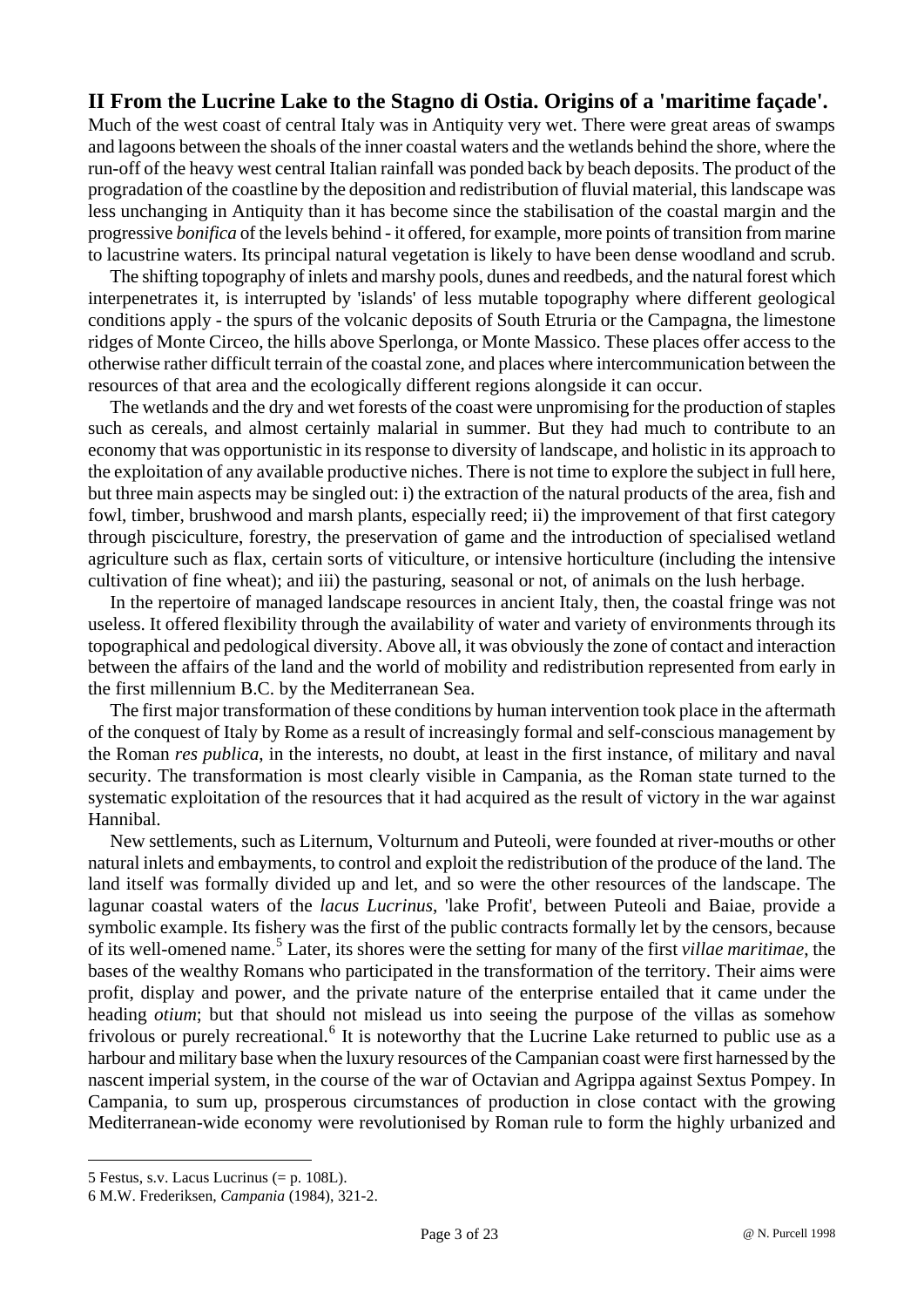very complex social and economic forms of the late Republic and early Empire, whose central features are often labelled a 'resort-coast'. A better term, in many ways, is *façade maritime*, a label evolved by the school of Braudel for the zone of interaction between the economic and social processes of a coastal region and the networks of communication and redistribution provided by the sea.<sup>[7](#page-3-0)</sup>

At the mouth of the Tiber similar conjunctions can be observed. The Tiber delta, in the Roman period, extended much less far into the Tyrrhenian Sea than it does at present; it constituted an indented and lagunar stretch of coast not very different from other low-lying zones to the north and south.<sup>[8](#page-3-1)</sup> In this landscape, the advantages of access to the sea are not restricted to the Tiber mouth, despite the importance of the navigable river. Numerous other inlets or beaches on the Tyrrhenian coast offer landfall to small boats, of the kind that was normal for the vast bulk of coastwise communications in Antiquity. We may cite the mouth of the Ostia lagoon at Castel Fusano, the mouth of the stream which is now the Canale del Pantanello, the streams north and south of Tor Paterno, and the Numicus of Lavinium, the most celebrated of these streams in Antiquity - and all this in a fifteen kilometre stretch of coast.

Already at the end of the sixth century B.C., the first treaty between Rome and Carthage conceived of Rome's maritime interest in terms of a whole series of *scale*. [9](#page-3-2) The significance of such places has been confirmed by archaeology (the archaic remains at Pyrgi are the outstanding case).<sup>[10](#page-3-3)</sup> The first age of coastal colonisation by Rome likewise involved the strengthening of numerous potential landingplaces, such as Alsium (247 B.C.), Fregenae (245 B.C.), Castrum Novum (264 B.C.) and Pyrgi (?247 B.C.).<sup>[11](#page-3-4)</sup> Nor was the function of such settlement wholly defensive. In the second century the poet Ennius (attributing the first foundation of Ostia to King Ancus) saw the function of these places as exchange as well as naval security.<sup>[12](#page-3-5)</sup> The history of this coast therefore concerned multiple landingplaces at the end of numerous routes leading down from the interior, rather than the bleak, featureless, useless expanse of inaccessible beach that today reaches from Ostia to Antium.<sup>[13](#page-3-6)</sup> The difference could hardly be greater.

In Latium as in Campania, the stabilisation of Roman dominion in Italy brought about major changes in this *façade maritime*. Some of the special features of the landscape had been state resources from the distant past, such as the *salinae* or salt-works of the lagoons by the Tiber mouth.<sup>[14](#page-3-7)</sup> Equally, the

<span id="page-3-0"></span><sup>7</sup> See, for instance, A. Ducellier, *La façade maritime de l'Albanie au moyen âge: Durazzo et Valona du XIe au XVe siècle* (Thessalonica 1981).

<span id="page-3-1"></span><sup>8</sup> A.G. Segre 'Considerazioni sul Tevere e sul Aniene nel Quarternario', in *Il Tevere e le altre vie d'acqua del Lazio antico, ArchLaz VII 2* (= Quad Cent AE-I 12), 9-22. For the greater indentedness of the coast in Antiquity, F. Piccarreta, 'Saggi di restituzione e interpretazione di fotografie aeree' *QuadIstTopAntUnivRoma* IX (1981), 7. ff.

<span id="page-3-2"></span><sup>9</sup> Polybius 3, 22, 11, listing the Ardeatai, Antiatai, <L>arentinoi, Kirkaiitai, and Tarrakinitai in that order. At 3, 24, 16, in the similar list for the treaty of 348 the Larentinoi are missing, and their presence out of topographical order in the first list has been considered textually suspect. See F.W. Walbank, *A Historical Commentary on Polybius I* (Oxford 1957), ad loc. The Iron Age site within the Tenuta di Castelporziano should be considered in this context.

<span id="page-3-3"></span><sup>10</sup> *Pyrgi. Scavi del santuario etrusco* (1959-67), *NSc* XXIV (1970), Supp. 2. See also M. Gras, *Trafics tyrrhéniens archaiques* (Rome, 1985), 7 on 'l'imbrication des trafics' and 9, emphasising the importance of even minor coastal features to coastal voyages in a sea that in many ways has the characteristics of an ocean compared with other parts of the Mediterranean basin.

<span id="page-3-4"></span><sup>11</sup> E.T. Salmon, *Roman Colonisation under the Republic* (London 1970), 70-81 with references.

<span id="page-3-5"></span><sup>12</sup> O. Skutsch, *The Annals of Q. Ennius* (Oxford 1985), fr. 128 'Ostia munita est. idem locus navibus pulcris/munda facit, nautisque mari quaesentibus vitam'. See Skutsch ad loc., pp. 282-5.

<span id="page-3-6"></span><sup>13</sup> On the Tiber too Rome and Ostia were not the only ports. Archaeology reveals the multiple port-functions of the whole lower course of the river in the imperial period: F. Castagnoli, 'Istallazioni portuali a Roma', in J.H. D'Arms and E.C. Kopff eds, *The Sea-borne Commerce of Ancient Rome: Studies in Archaeology and History* (Rome 1980 = *MAAR* XXXVI), 35-42. For an earlier period, a similar effect is implied by quotations of Festus (298 L) from Fabius Pictor referring to the Saxa Puilia: 'ad portum secundum Tiberim', and from Antistius Labeo: 'ubi fuerit Ficana, via Ostiensi lapide XI'. Cf. C. Mocchegiani Carpano, 'Il Tevere. Archeologia e commercio', *Boll. Num.* II 1, 2-3 (1984), 21-81 at 50-1. Note also the theory of J. Scheid, 'Note sur la Via Campana' *MEFRA* 88 (1976) 639-668 that the Via Campana was essentially a tow-path, despite its undoubtedly ancient origin.

<span id="page-3-7"></span><sup>14</sup> Livy I 13 for their foundation by Ancus Marcius; F. Coarelli, 'I santuari, il fiume, gli empori', in *Storia di Roma I. Roma*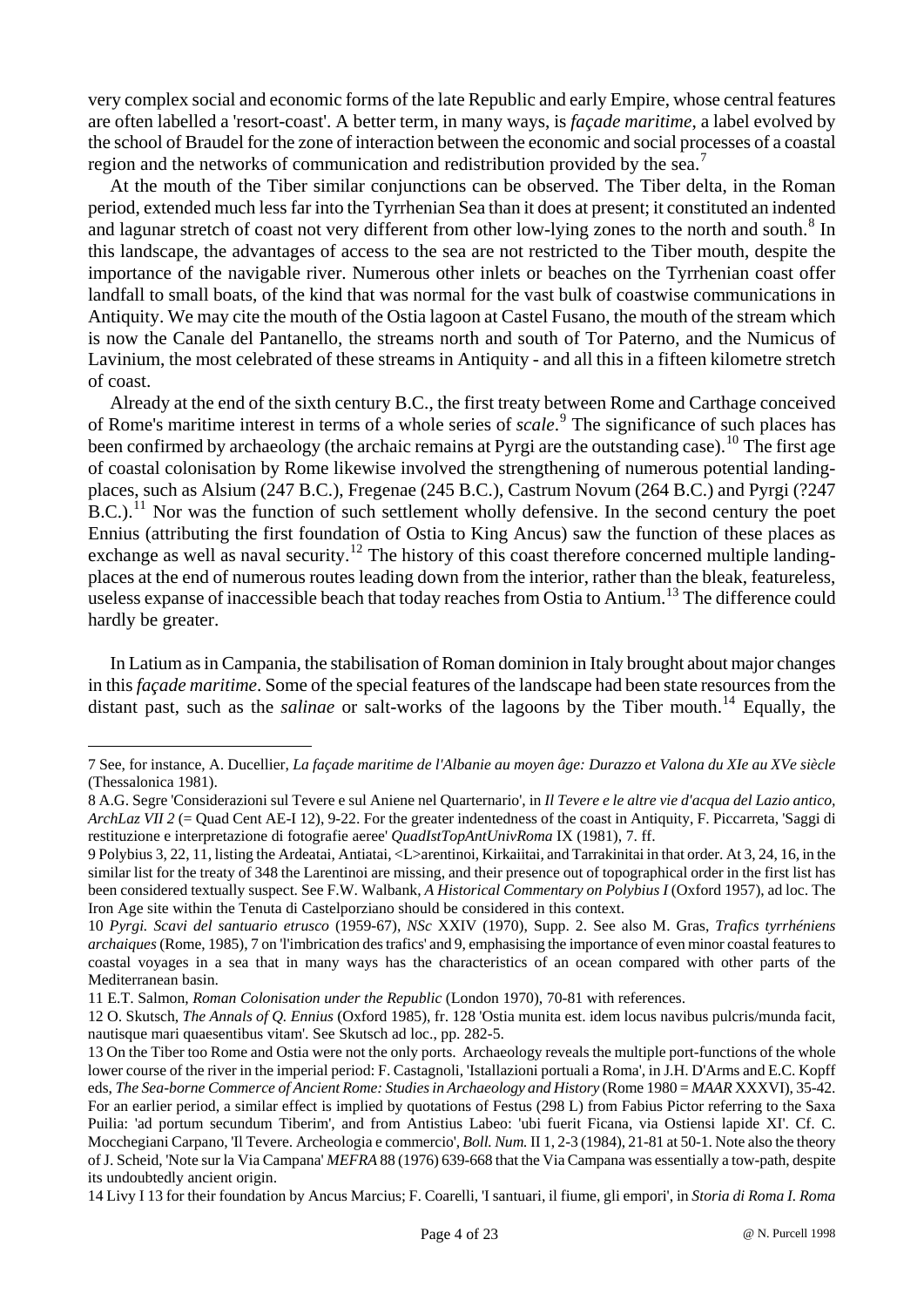woodlands of the coast were believed to have been another gift to the *populus Romanus* of King Ancus Marcius.<sup>[15](#page-4-0)</sup> But other distinctive resources, such as winter pasture notably, could now for the first time be safely integrated into pastoral strategies which included the summer grazing of the distant *altopiano* that was inaccessible in winter because of snow, and which removed animals and their keepers from the threat of summer disease in the coastlands. From the third century, we begin to hear of the entrepreneurial *pecuarii* who profited so much from large-scale pastoral exploitation in the late Republic. The indirect and fragmented mediation of the world of the sea to that of the land and vice versa that had characterised the coast of Latium and South Etruria was replaced by a kind of symbiosis (implied by the attitude of Ennius in the passage that we have already cited) between private entrepreneurship and state management. This symbiosis is central to the understanding of *otium* and of the working of this area socially and economically throughout the imperial period.

In detail, the history of the great transformation of this coast is only dimly visible. The archaeological work to identify early sites and the nature of their relationship with their surroundings is badly needed. We should be prepared to discover that the apparent primacy of Campania to which we have already alluded is an accident of the sources, and that this was in fact the region which pioneered the social and economic changes that we can see more clearly in Campania after the Hannibalic War.

Recent excavations have shown a sudden decline in the urban core of Lavinium in the early third century, and that of Ardea at a similar date has been inferred from the literary sources.<sup>[16](#page-4-1)</sup> Such downturns should probably not be seen as the destruction of an autarkic *polis*-like community. It seems unlikely that nucleated settlements in this area could ever have been settled 'agrotowns', each potentially self-sufficient on its territory: the resources of the area in staples were almost certainly never sufficient to support so many centres, even if they were tiny. It seems more likely that these places had always been small 'gateway-settlements' with shifting populations dependent on exchange. The coastal forests of the dunes and marshes of Italy, like other Mediterranean wetlands, have often formed a zone of contact between sea and land, fully answerable to neither, and difficult of access, in which exchange was practiced through the medium of piracy, rapine and brigandage.<sup>[17](#page-4-2)</sup>

A semi-independent and piratical Antium is clearly visible in a note in Strabo concerning complaints made to Rome by Demetrius Poliorcetes at a date probably between 295 and 288 B.C.<sup>[18](#page-4-3)</sup> It is interesting to see the activities of this coast impinging on the concerns of the first of the great Hellenistic seakings. This is probably what the Roman presence on the coast was intended to be like: the *coloniae maritimae* were a sign of the need to control and participate in a very fragmented pattern of communications - or to put it another way, to control a pirate-coast in the interests of the Roman state and to prevent others from doing so. The appropriation of the area by Rome need only have replaced one rough, opportunistic population of the coastal villages with another: there is no need to see the crisis of the old centres as the devastation of a long-established rural landscape.

The question of the date at which the Romans started to use the cults and myths of this area to

*in Italia* (Torino: Einaudi, 1988), 127-51, associating salt and the Forum Boarium by the fourth century B.C. The saltwarehouses in the city are attested in 214 B.C., Livy 24, 47, 15.

<span id="page-4-0"></span><sup>15</sup> Cicero RP II 18, 33. For the importance of public woodland, R. Meiggs, *Trees and Timber in the Ancient Mediterranean World* (Oxford 1983), 326-30.

<span id="page-4-1"></span><sup>16</sup> M. Fenelli, M. Guaitoli, Nuovi dati degli scavi di Lavinium, *QuadAEI* 19, *ArchLaz* X 2 (1990), 182-93. Strabo attributed the destruction of these cities to the Saunitai 'Samnites', but it is quite unclear what he means: 5, 3, 5 (232).

<span id="page-4-2"></span><sup>17</sup> As late as the end of the Republic this was still true of the coast north of Cumae: the Silva Gallinaria was famous as a resort of robbers: Cicero *Fam*. IX 23, Strabo 243, Juvenal 3, 307. For a parallel, note the use of the marshes of the Garigliano by Saracen pirates and settlers in the ninth century.

<span id="page-4-3"></span><sup>18</sup> Strabo 5, 3, 5 (232) is the only source. W.W. Tarn, *Antigonos Gonatas* (Oxford 1913), 48, n. 22 doubts the reality of the exchange, though discussing it in the context of the control of the south Adriatic and Ionian Sea by Demetrius. He notes that Rome had sent a citizen colony to Antium in 338, and considers that Rome could not be regarded as 'leader of Italy' yet. But the battle of Sentinum had established Rome in just that position in 295, and Demetrius' complaint assumes precisely that the Romans were conniving at the action of the Antiates, which fits better with a date after 338. Cf. also Tarn, pp. 85-6 on the Etruscan pirates of the age, citing epigraphic evidence (Dittenberger, Syll.3 305 and 962): this was the mode of engagement with the world of international commerce of the little states of the Italian littoral before the transformation that we are discussing, and helps to understand what was going on on the Laurentine shore at this date.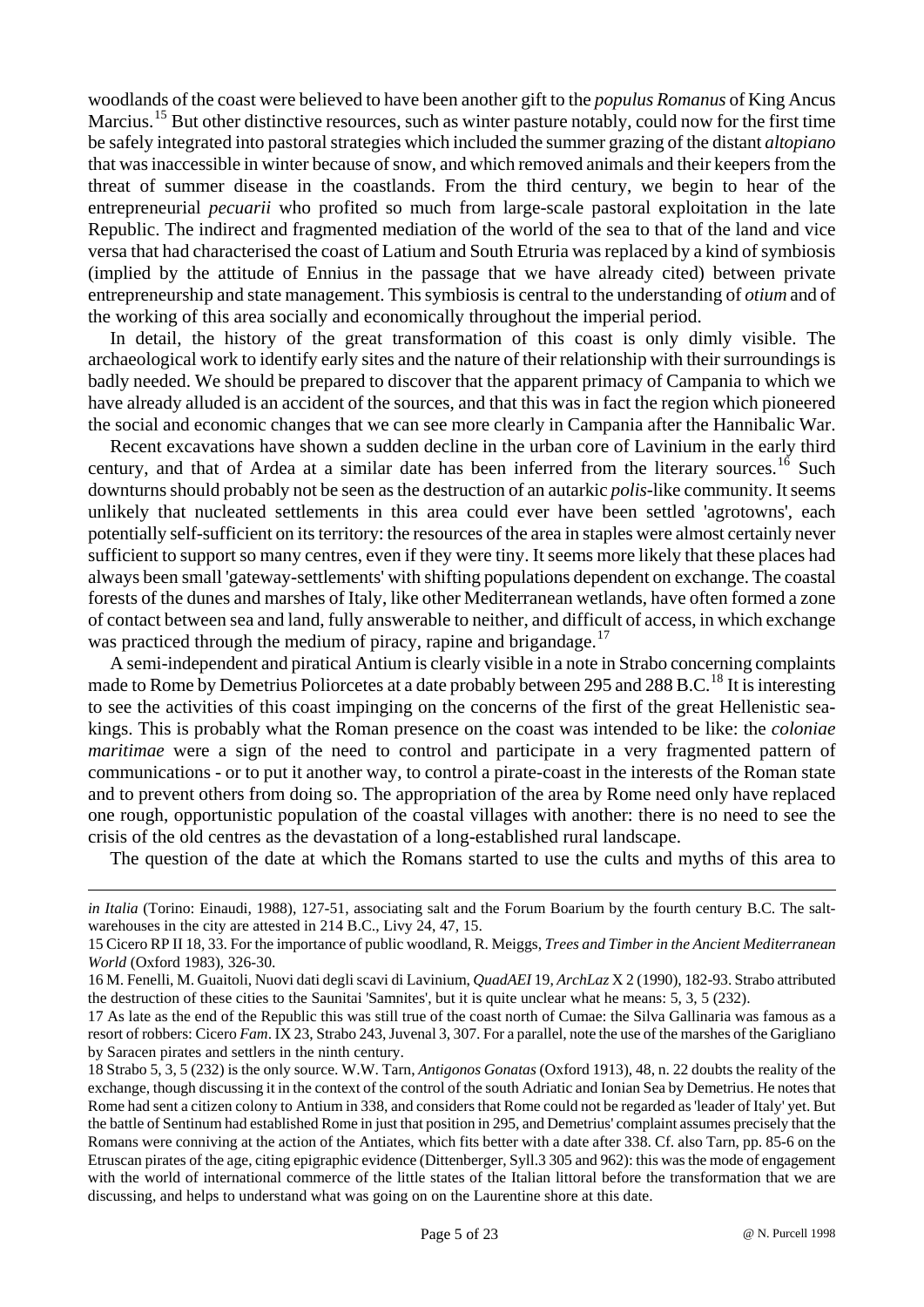celebrate their own origins, their relations with their neighbours, and their connexion with the world beyond the sea, is highly complex: all these things can plausibly be asserted of the *litus Laurentinum* by the second century B.C., but they may have been nascent from the end of the fourth century.<sup>[19](#page-5-0)</sup> It is hard to believe that they predated the first institutional interventions of the Romans in this area, such as the foundation of settlements.

We have to wait until the economic and social transformation was already happening for further evidence.<sup>[20](#page-5-1)</sup> The earliest literary allusion to the involvement of the Laurentine shore with the world of *otium* is the anecdote of Scipio Aemilianus (before 129 B.C.) and his friend Laelius, that they shared their *otium* as they shared their public duties, and would be seen collecting seashells as they wandered on the beach at Caieta or the *litus Laurentinum*. [21](#page-5-2) The remark does establish a connexion with *otium*, even if there is no positive proof that either man owned a villa there. After that, the evidence for villas before the end of the Republic is briefly summed up. North of the river we hear of the case in which, at the charge of the censor L. Cassius Longinus Ravilla (125 B.C.), M. Aemilius Lepidus Porcina was fined heavily for building too tall a villa in the territory of Alsium.<sup>[22](#page-5-3)</sup> C. Marius owned a villa in the *ager Solonius*, beside the Tiber inland from Ostia, through which he arranged his own and his son's escape from Rome in 88 B.C. In this episode, a vital role was to be played by the estates of Q. Mucius Scaevola, whose grand-daughter was married to the younger Marius; the thrilling story of his escape from pursuit implies both that these lands were close to the Via Ostiensis and - incidentally - that they were producing beans for the urban market of Rome.<sup>[23](#page-5-4)</sup> In the time of Sulla a famous Greek intellectual expatriate, Alexander 'Polyhistor', lived 'en Laurentais', and was burned alive when his house caught fire.<sup>[24](#page-5-5)</sup> An anecdote suggests that Servilius Isauricus (consul 79 B.C.) had an estate reached by the Via Laurentina.[25](#page-5-6) Other estates are discussed in the third book of Varro's *De re rustica* and can therefore be assumed to have been established before the late 50's B.C. (compare below).

From the economic and social point of view, there is no reason not to think that the transformation that produced the *façade maritime* of Campania functioned at more or less the same time and pace in Latium, and the silence of the exiguous sources can be no obstacle to such a view. Some authors have suggested that the development of the *villa maritima* was delayed by the insecurity of the coastlands, but this misunderstands the tough world of exploitation and self-preservation in which a great Republican landowner necessarily participated anywhere. Estates, even when they were appointed with all the fittings required for the pursuit of *otium*, were built and staffed for defence, which is why such grave exception was taken to the height of Porcina's Alsium villa; the threats at which the massive foundations of villas were directed were no worse than those inland in this troubled period. It is no surprise to find the early villas at Baiae on the summits of hills rather than on the shore, and to hear

<span id="page-5-0"></span><sup>19</sup> Consuls, praetors, dictators go to Lavinium for inauguration rites 'Penatibus et Vestae', Macrobius 3, 4, 11, cf. Servius, Aen. II, 296, III, 12; annual sacrifice of pontifices and consuls at shrine of Aeneas Indiges, Servius, Aen. I, 259, cf. Livy 8, 11, 15. Hostilius Mancinus' profectio via Lavinium, Valerius Maximus I 6, 7. The religious rites of the area in which the Roman state was involved in the late Republic were thought to be very ancient. The Aeneas traditions with which they were intimately linked were likewise older than the arrival of the Romans, and the process of appropriation is still hotly debated: see nn. 45-6 for the authorities of the second century B.C.

<span id="page-5-1"></span><sup>20</sup> The standard account of the origins of the resort-coast is X. Lafon, 'A propos des villas de la zone de Sperlonga: les origines et la dévéloppement de la villa maritima sur le litoral tyrrhénien à l'époque républicaine', *MEFRA* 93 (1981), 297- 353.

<span id="page-5-2"></span><sup>21</sup> Valerius Maximus VIII 8 (*de otio*), 1, from Cicero *de Or.* II 22, referring to the puerility of even such great men when they escaped from town to country. I. Shatzman, *Senatorial Wealth and Roman Politics* (Brussels 1975), 248 accepts a property at both places on this testimony.

<span id="page-5-3"></span><sup>22</sup> Val. Max. 8, 1 damn. 7, 'crimine nimis sublime extructae villae in Alsiensi agro'.

<span id="page-5-4"></span><sup>23</sup> Plutarch, *Marius* 35, 9-11.

<span id="page-5-5"></span><sup>24</sup> Suidas s.v. Laurentais, p. 180 Gaisford.

<span id="page-5-6"></span><sup>25</sup> Valerius Maximus (VIII 5, 6) sets a disagreeable story on a narrow section of the Via Laurentina. P. Servilius Isauricus once came face to face with a man who would not dismount from his horse and give him right of way. So great was his auctoritas that when he happened to pass the man in question as he was being tried for some offence in the Forum and intervened to tell his story, the man was condemned almost without further ado.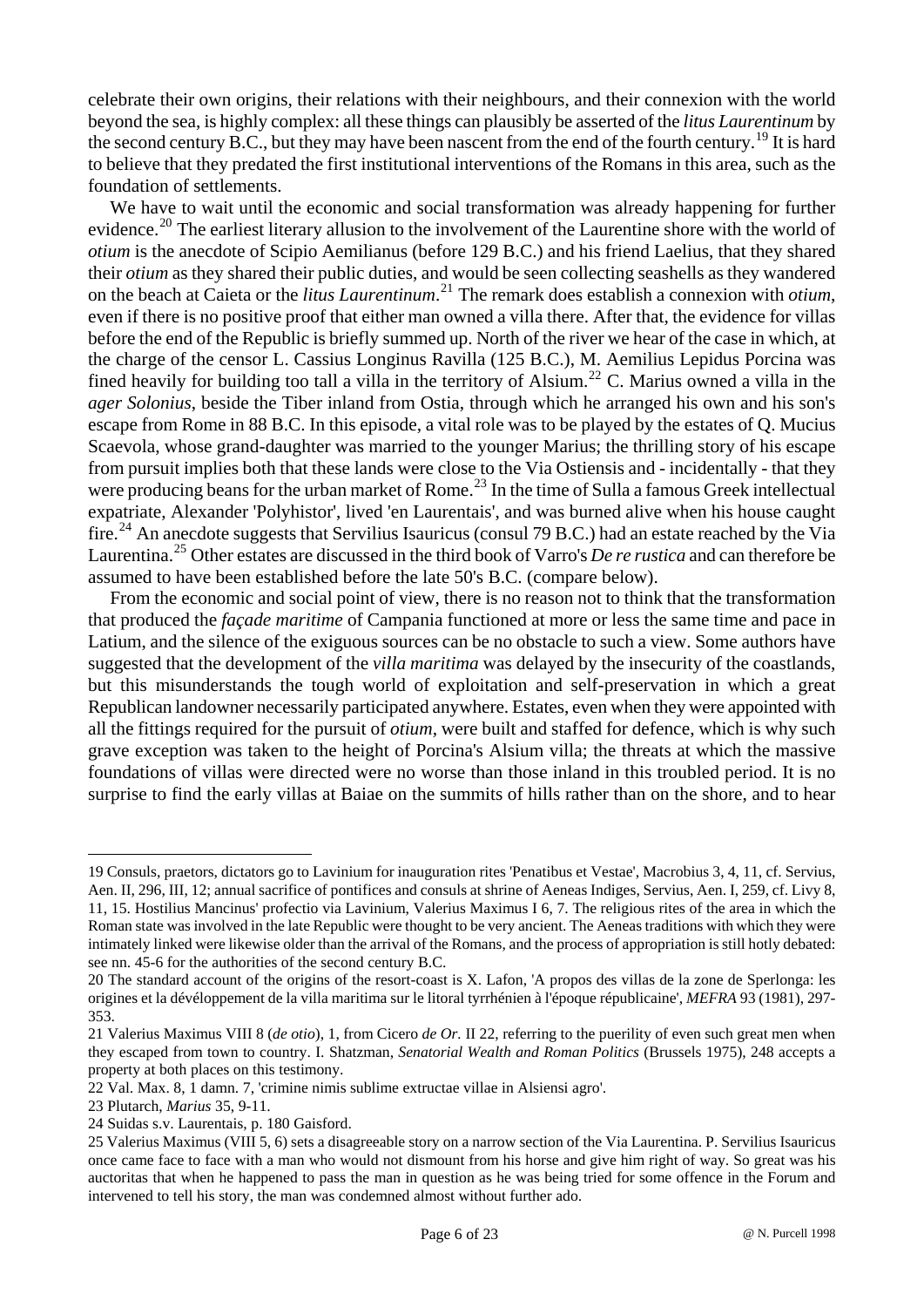them praised for the military care and percipience with which they had been sited and laid out.<sup>[26](#page-6-0)</sup> Insecurity, in other words, never put a Roman magnate off the shore: he was the heir of the settlers of the *coloniae maritimae*, his interests in exploiting the *façade maritime* were similar, and so, in many cases, no doubt, were his methods: just as Demetrius found with Romans and Antiates, there is quite a good chance that the villa-owners and the 'pirates' were not always on opposite sides!<sup>[27](#page-6-1)</sup>

A senator's coastal villa could be a lure for the attentions of pirates, which it needed to ward off, and it could therefore also be an escape-route, refuge or strongpoint in case of emergency or conflict; in the process it made a display of magnificence that was readily visible by all those who came and went by the sea lanes of that locality, especially the powerful, with an architecture derived from the Hellenistic display of harbour waterfronts and palaces in ports; and as a centre for participation in the coastwise or longer-distance distribution of the products of the estate or of the neighbourhood, it offered serious economic advantages. In summary, then, we may say that this area was characterised, in the late Republic, by vulnerability to the hazards of the competition for thalassocracy; by centrality to the network of communications that depended on the sea, with a vital role to play in the business of formal arrivals and departures; and by engagement with the risky and morally dubious but enticing world of the profits of maritime redistribution. The three things clearly overlapped.

The moment at which the *façade maritime* came into its own was the show-down when the leaders of Rome fought it out over the thalassocracy of the Mediterranean. The coast of west central Italy was the *ora maritima* which it was Cicero's job to defend in Pompey's interest in the Civil War, with a command that he exercised, perfectly reasonably, by moving wholly within the world of the *villae*  maritimae.<sup>[28](#page-6-2)</sup> From the Campanian coast, he assumed the responsibility for the security of the whole *façade maritime* which united the settlements and their adjacent and interrelated clusters of rich estates. A Roman's villa was his castle in a number of important ways, and the murder of the orator finally in the landscape-garden of his villa on the *Formianum litus* was a sign of the length of the reach of the triumvirs. An anecdote of this period similar to the tale of the escape of Marius again shows the estates of the *ager Laurens* functioning as refuges during political crisis. The father of the young conspirator against Augustus in the late 20's, Fannius Caepio, owned a villa on the coast to which his son escaped from Rome with the help of a slave in a daring flight down the Tiber and so to the *ager Laurens*. From here he took boat for Naples, where he was eventually betrayed.<sup>[29](#page-6-3)</sup> The story vividly illustrates the maritime communications that the villas enjoyed independently of the Tiber harbour at Ostia. But it also reminds us of the political importance of such maritime connexions, and the more than purely pleasurable nuances that this sort of villa could have.

The coastline of Latium was a centre of power. The *ora maritima* was the principal theatre of the conflict between Octavian and Sextus Pompey in 39-36 B.C.<sup>[30](#page-6-4)</sup> It was this power-base that Agrippa and Augustus took over once and for all with their naval bases first at the Lucrine Lake and then at Misenum, but also through the appropriation of the greater of the villas.<sup>[31](#page-6-5)</sup> If the centrality of such places to the struggle for political mastery seems strange to us, we should reflect that, in Antiquity, power was inseparable from culture. It was inevitable that places as important to the practical

<span id="page-6-3"></span>29 Macrobius I 11, 21, cf. Dio 54, 3, 4-8.

<span id="page-6-0"></span><sup>26</sup> The villa of Marius was proverbial: Seneca, *Ep.* 51, 11 'C. Marius et Cn. Pompeius et Caesar extruxerunt quidem villas in regione Baiana, sed illas inposuerunt summis iugis montium. videbatur hoc magis militare, ex edito speculari late longeque subiecta... scies non villas esse, sed castra'; Pliny, *HN* 18, 32 'villam in Misenensi posuit C. Marius VII cos., sed peritia castra metandi, sic ut conparatos ei ceteros etiam Sulla Felix caecos fuisse diceret'; Plutarch, Marius 34, 2-3, stressing rather the luxurious side. Cf. E. Badian, 'Marius' villas: the testimony of the slave and the knave', *JRS* 63 (1973), 121-32. The earliest coastal villa known to us, that of Scipio at Liternum, was also fortified: Seneca, *Ep*. 86, 4.

<span id="page-6-1"></span><sup>27</sup> Interaction between Scipio at Liternum and pirate-leaders: Valerius Maximus 2, 10, 2. Pirates in the Silva Gallinaria of Campania, above, n. 18.

<span id="page-6-2"></span><sup>28</sup> E. Wistrand, *Cicero Imperator* (Göteborg 1979), 206-8, with Att. 7, 11, 5; Fam. 16, 12, 5 'ego adhuc orae maritimae praesum a Formiis'. The term used of 310 B.C. by Livy 9, 41, 3.

<span id="page-6-4"></span><sup>30</sup> See in particular the suggestive remarks of F. Zevi, 'Monumenti e aspetti culturali di Ostia repubblicana', *Hellenismus in Mittelitalien*, ed. P. Zanker, I (Göttingen 1976), 52-83. Destruction at Ostia in the Civil War by the younger Marius: Florus II 9, 2; Plut. Mar. 42, 23.

<span id="page-6-5"></span><sup>31</sup> J.H. D'Arms, *Romans on the Bay of Naples* (Cambridge, Ma. 1970), 73-84; Frederiksen, cit. (n. 6), 332-5.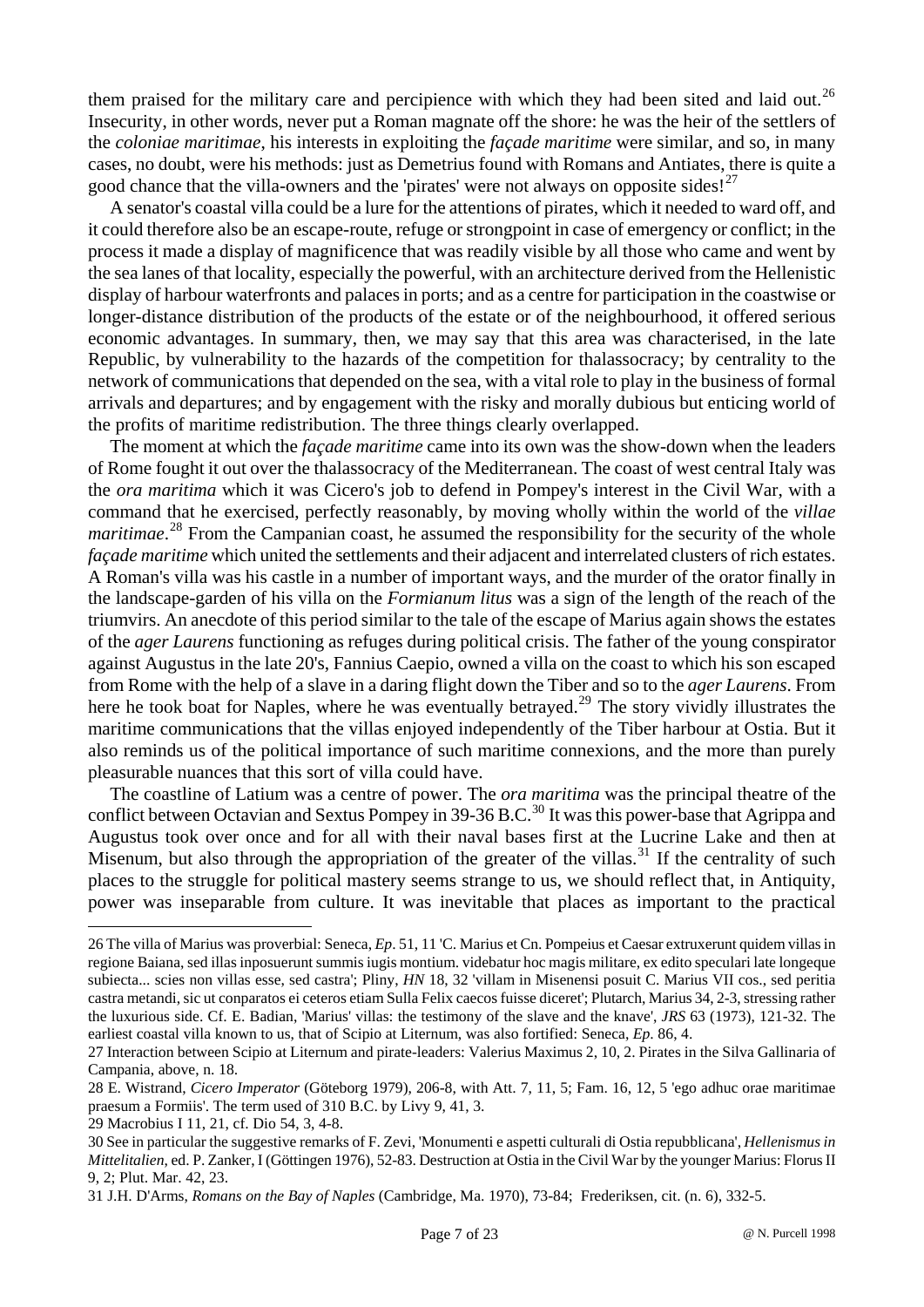preoccupations of the Roman elite as these were should, as part of that importance, be the subject of interpretation and explanation of a literary, historical, scientific kind - in other words the practice of *literae* - that whole complex of cultural expressions that we think of as 'classical' literary civilisation. The mythology, cult-practice and history of the coastal zone were pressed into service in the interests of the men who had appropriated the coastlands for their political self-interest. The Odyssean associations, the cults that articulate the landscape of inlet and river-mouth, the tales of prehistoric simplicity in a pre-agricultural wilderness, the emphasis on the wonders of the natural landscape, all these carried the practical side of life in the *villa maritima* into the heart of the classical tradition, which is therefore the source of a surprising amount of evidence for the society of the areas in question. It is to this that we now turn.

# **III. Five types of wilderness**

The coast south of Ostia is not just accidentally the landscape of Aeneas' arrival; Virgil was reflecting a vision of that area that already was familiar to his elite audience, and in turn his canonical formulation of this thematic set the pattern for many of the cultural responses of Romans to the *litus Laurentinum* in the centuries that followed.[32](#page-7-0) Virgil's *ager Laurens* is a wilderness, the *lucus ingens*, the forest in which Nisus becomes entangled<sup>33</sup>, and it is very likely that the owners of estates in the area in the imperial period saw it as a wilderness too.

The idea of wilderness is a complex one. Five strands are particularly prominent in this case. A) wildernesses have a distinctive visual landscape; B) they are full of wild things; C) they are sterile; D) they are primaeval; and E) they are deserted.

**A** The best visual description of the area is, of course, that of the younger Pliny. This is how he describes the landscape on the way to his Laurentinum.

"It is seventeen miles removed from the city, so that you can stay there with some of the day left, when you have transacted your business in Rome. There is more than one approach, since both the Via Laurentina and the Via Ostiensis lead there, though you need to leave the former at milestone 14 and the latter at milestone 11. The road from both is sandy in places and a bit on the sticky side for a vehicle, but quick and easy if you are on horseback. The view is quite different from place to place: at one time the road is hemmed in by the encroaching woods, at another it runs out into the open through great expanses of meadow. There are numerous flocks of sheep, many herds of horses and cattle: they are driven from the mountains by the cold weather and grow sleek on the vegetation in the spring warmth". $^{34}$  $^{34}$  $^{34}$ 

So the site is close to Rome, but of a different world. It is hard to find and communications are practicable, but not of the ease that would be normal with a suburban villa. The visual aspect of the landscape is stressed, and it is tranquil but unpopulated - no hint of the people tending the animals - and the productive aspect is wild, the burgeoning of the vegetation and its grazing by flocks from elsewhere. In ancient terms, moreover, the pastoral is inferior to and simpler than the arable; this is an untamed landscape. Finally we note that Pliny has chosen the early months of the year for his vignette, reminding us that he too is a transhumant visitor who will be there to enjoy the natural ambience of this remote place only for a short time and at certain times of the year.

The sea-coast is obviously wild, offering the 'solitudo maris' that Tiberius enjoyed on Capri. Pliny's rather impractical *triclinium*, where the salt spray could blow in, was designed to make the most of

<span id="page-7-0"></span><sup>32</sup> N.M. Horsfall, *Enc. Virg*. III (1987) 141-4 s.v. Laurentes, observes of the use of the topography of the area to elucidate Virgil 'la ricerca non deve partire dal territorio bensì dal testo'. But it is the realities of the Augustan and later periods rather than those of the archaic period that are most closely linked with the evocations of the Aeneid.

<span id="page-7-1"></span><sup>33</sup> Virgil, *Aen*. IX, 381-85

<span id="page-7-2"></span><sup>34</sup> Pliny, *Ep*. II 17, 2-3.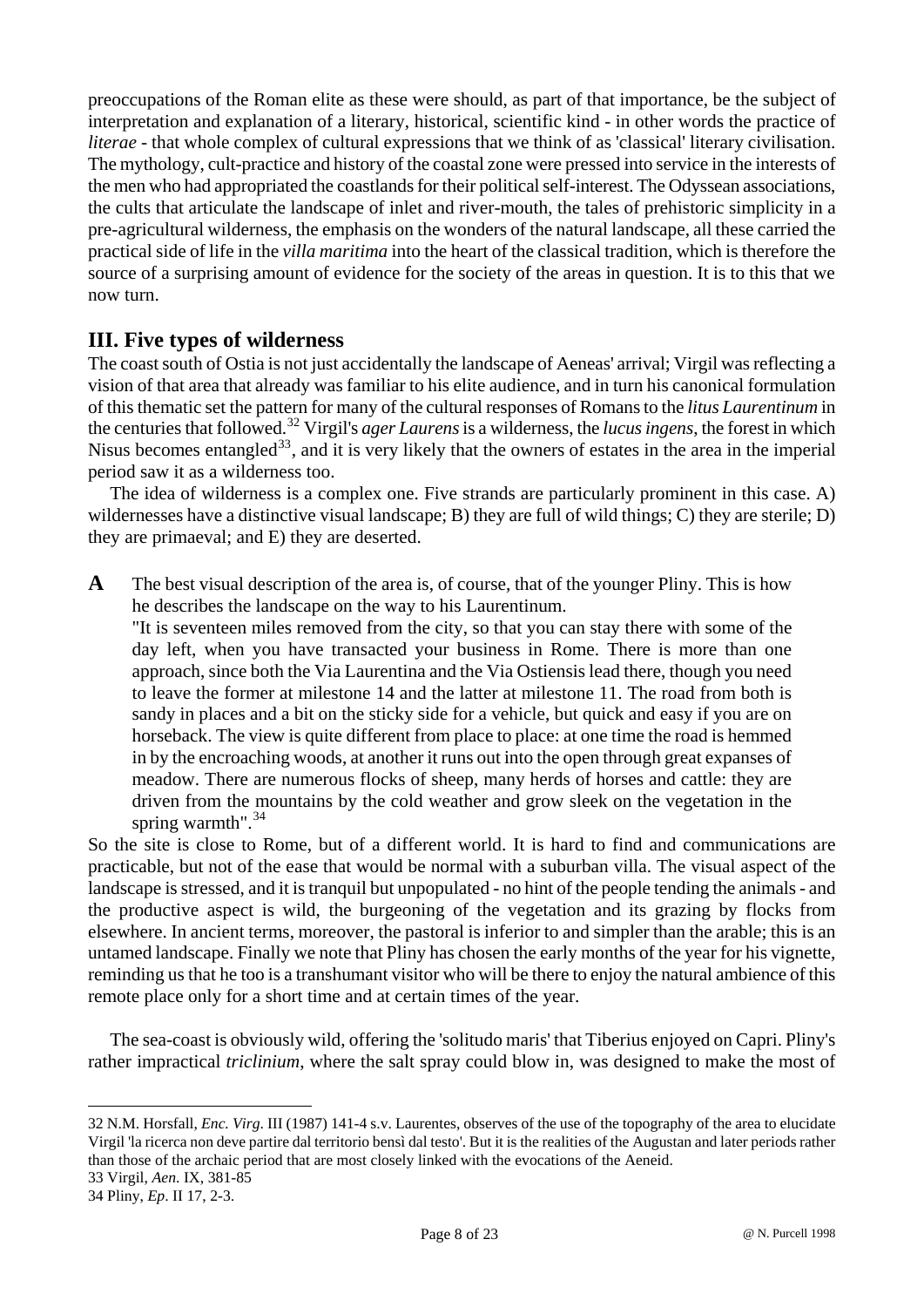this.<sup>[35](#page-8-0)</sup> The soil is sandy; there is, for all that, too much water about, and the place is reedy and swampy. But above all, the place is forest. This is the area of the great forests of early Roman history, north of the river the Silva Maesia, and the woodlands to the south running from the Silva Naevia near the city along the Via Ostiensis through the *ager Solonius* down to the territory of the Laurentes.<sup>[36](#page-8-1)</sup>

**B** The fauna, real or imagined, matches the landscape; Silvia's deer in the *Aeneid*, or the portentous wild sow and the numerous other boar of the literary tradition, or the wolf, eagle and fox, another auspicious omen for the Trojans, commemorated with bronze statues, ancient in Dionysius' time, in the Forum at Lavinium.[37](#page-8-2) Hostilius Mancinus set out on his disastrous campaign to Numantia in 137 B.C. via Lavinium and its Forum and received the terrible omen of the flight of the sacred chickens away from human control straight into the wild woods.<sup>[38](#page-8-3)</sup> The priests who officiated at the holy places wore hats with huge tassels to frighten the birds that would otherwise carry the sacrificial offerings into the nearby wilderness![39](#page-8-4) The woodlands provided a natural place for the creation of game reserves by the villa-owners, to which we shall return.

is high there... **C** However, even in its natural resources of game and the like, this environment is regarded as poor; the wild boar, nourished on reeds and mast, are scrawny, and the lagoons produce only the most meager catch of fish.<sup>[40](#page-8-5)</sup> One of Martial's favourite satirical points, that the decadent villa-owner is not a producer but dependent on the city market, is developed in a poem that contrasts the abundance of Spain with the characteristic fish and game of the Laurentine shore: frogs and minnows, and foxes and badgers.[41](#page-8-6) The *topos* can be inverted. At the Laurentinum, because of the salt, in contrast to the fertility of his estate at Tifernum, Pliny can grow the purely ornamental box only in protected places, though the more useful but less prestigious figs and mulberries do well.<sup>[42](#page-8-7)</sup> At another point he indulges in a conceit about the productivity of the different estates, saying that only the Laurentinum shows a profit - when all he owns is 'a building, a garden and then immediately beach'.[43](#page-8-8) It is naturally his *literary* yield that

**D** The sterility of the *ager Laurens* became an important commonplace of the Romans' traditions about their origins already in the second century B.C., when the peers of the writers who were creating the early history of Rome were building in the coastal tract. The place was 'ager macerrimus litorosissimusque', 'extremely poor and beachlike'.<sup>[44](#page-8-9)</sup> The Trojans had been allotted a tiny part of it anyway, 500 *iugera* on one account and an interestingly precise 698 on another, that of Cato.<sup>[45](#page-8-10)</sup> The first 'Roman' presence in Italy was therefore an allotment of wilderness: in Dionysius, Aeneas cannot believe that the hill three miles from the shore where the miraculous sow comes to a halt can possibly be the place of the divine promise, since it is inconvenient for both agriculture and seafaring. Luckily a Voice speaking from the valley tells him that it is only from such an unpromising start that the destiny

<span id="page-8-0"></span><sup>35</sup> Pliny, *Ep*. II 17, 5; Tacitus, *Ann*. VI 1, cf. IV 67.

<span id="page-8-1"></span><sup>36</sup> Silva Maesia: Dion. Hal. 3, 41; Livy 1, 33 (taken from the Veientines before the foundation of Ostia). Silva Naevia, Festus, s.v. (170L).

<span id="page-8-2"></span><sup>37</sup> Silvia's deer, *Aen*. VII 483-510; the sow, Dionysius I 56; other boar, Horace *Sat*. II 4 42; Martial 9, 48; 10, 45; wolf, eagle, fox, Dionysius I 59, 4-5.

<span id="page-8-3"></span><sup>38</sup> Above, n. 19.

<span id="page-8-5"></span><span id="page-8-4"></span><sup>39</sup> Servius, *Aen*. VIII 664; birds also in Aeneas' first vision of the area, VII 32-4; Ardea named from herons, VII 411-13. 40 For boar, n. 37 above. At *Ep*. V 2, Pliny can repay the gift of two beautiful thrushes neither with the resources of Rome since he is at the Laurentinum, nor with its own speciality, seafood, because of the roughness of the sea. Predictably his return is epistolary.

<span id="page-8-6"></span><sup>41</sup> Martial X 37.

<span id="page-8-7"></span><sup>42</sup> Pliny, *Ep*. II 17, 14.

<span id="page-8-8"></span><sup>43</sup> Pliny, *Ep*. IV 6.

<span id="page-8-9"></span><sup>44</sup> Q. Fabius Maximus Servilianus (cos. 142 B.C.) at Servius *Aen*. I 3 = fr. 1 Peter (*HRR* I 117).

<span id="page-8-10"></span><sup>45</sup> Cassius Hemina fr. 7 Peter = Solinus II 14, the dedication of a statue of 'Venus Mater quae Frutis dicitur'; Cato fr. 8 Peter = Servius *Aen*. 11, 316. 5 miles in all directions from the hill where Aeneas founded the first settlement, Dion. Hal. 49, 1.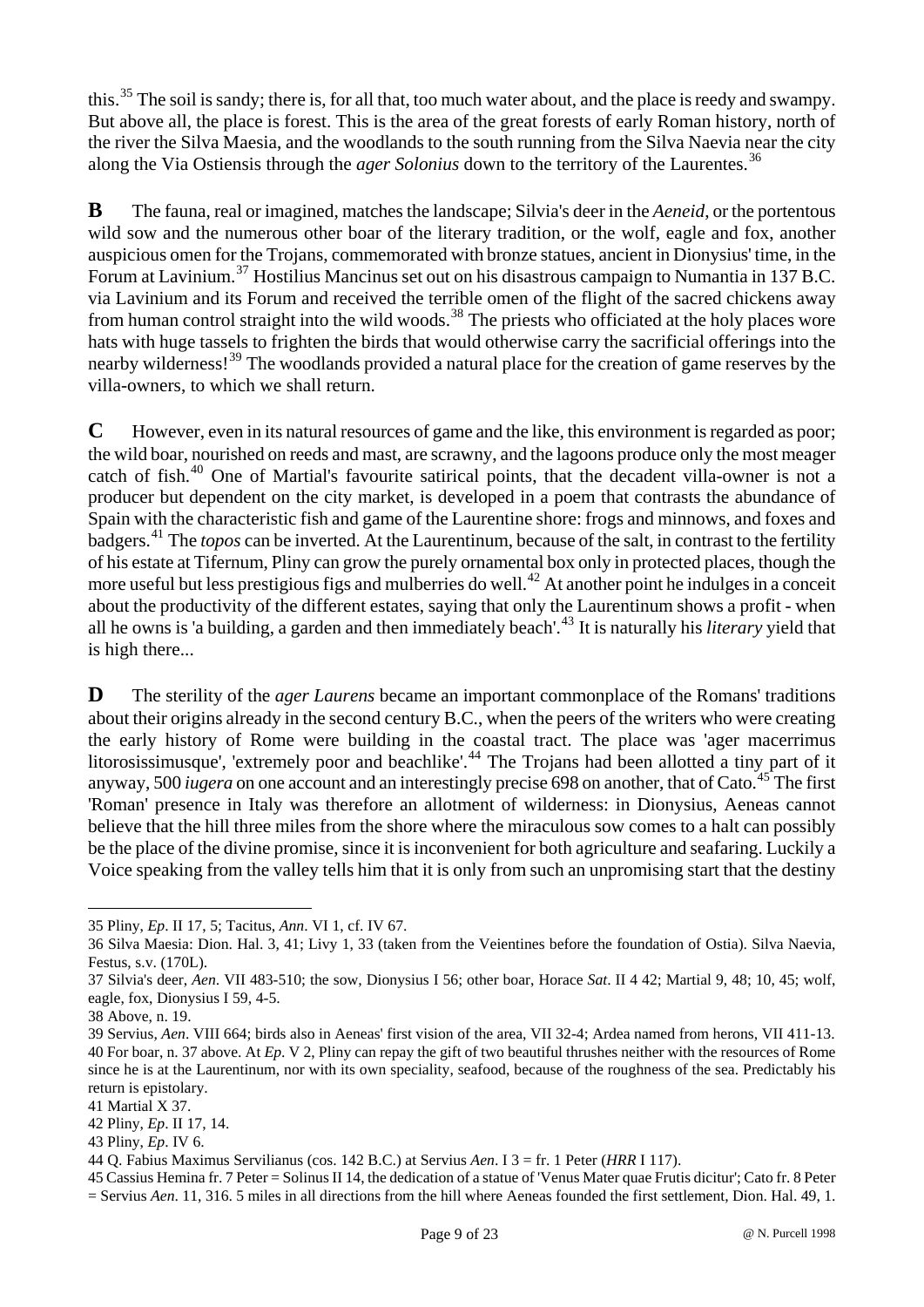of his people can grow truly great; if he chooses a fertile spot the future will be different.<sup>[46](#page-9-0)</sup> The point must be that virtue can only thrive in adversity, and geographically that means in an unproductive wilderness.

Various other localities in the region around Rome became symbols of a generally accepted poverty of natural resources: the *ager Vaticanus*, for instance, just across the Tiber from the city, and further off in the same direction, the territory of Veii; the Alban Hills offered wild wood images in a fierce mountain setting; and above all, the *ager Pupinius*, between Tusculum and the Anio, where some of Rome's most leathery senator-peasant heroes had had plots of unrewarding soil, was proverbial for its uselessness. Contrast places like this, says Cicero, with the lands around Capua.<sup>[47](#page-9-1)</sup> Rome had been founded in a wilderness by typical denizens of the wilderness, and waxed great *despite* the unpromising neighbourhood. The persistent geographical determinism that had been a standard habit of thought of ancient culture, since Herodotus contrasted the tough plateau-dwelling Persians with the soft Ionians, required tough Romans to come from a tough locale.

The Laurentine wilderness is evoked in several other parts of the foundation narrative and the cults that went with it. It was to this forest that Lavinia, Aeneas' widow, fled to escape the wrath of his son Ascanius; she sheltered in the 'casa' of the shepherd Tyrrhus - a reminder of the proximity of the eponymous sea - and gave birth to the future progenitor of the Kings of Alba Longa, who was named for the woods, Silvius.<sup>[48](#page-9-2)</sup> This was a setting for uncanny events such as the disappearance of Aeneas: the shrine that recorded this was at the heart of the landscape of fen and forest on the banks of the Numicus below Lavinium.[49](#page-9-3) In the woods of the *ager Solonius* was an important and appropriately natureoriented cult-place, the Pomonal, whose rites were part of the religious observances of the city of Rome, depending, presumably, on the contrast between the human world and the wilderness[.50](#page-9-4) The oracle of Faunus at Albunea, on the edge of this area, combined its wilderness-traits with the horrors of volcanicity.<sup>[51](#page-9-5)</sup>

**E** Nothing makes a wilderness seem wild like thinking that it was once populated, but that now the settlements have vanished. This was another favourite topos in accounts of the Roman *suburbium*. The vanishing peoples of the past conduced to Roman accounts of their early village-wars which foretold the success they would have in mastering the whole *orbis terrarum*, and offered quaint nostalgia to the villa-owner whose estate could be alleged by his poetically or historically minded clients to have comprised the whole territory of some picturesquely remote community.

The rustic Laurentes are relatively well attested as a people of old Latium: they were more intimately involved than most with the Roman tradition. One role that they fulfilled for the Romans was that of the first Italians met by the proto-Roman Trojans. For that reason they could be used to stand for the rest of Italy, and Rome's treaties with them had a special symbolic value, while, for their part, they were models of fidelity.<sup>[52](#page-9-6)</sup> But they also served as ancestors - and symbols - for the Romans. In the comprehensive complexity of their foundation mythology, the Romans could not really do without autochthony, and the toughness that this environment required of its inhabitants suited them for the

<span id="page-9-0"></span><sup>46</sup> Dion Hal. I 56, 4.

<span id="page-9-1"></span><sup>47</sup> Cicero, *Leg. Agr*. II 96 'agros vero Vaticanum et Pupinium cum suis optimis et uberibus campis conferendos scilicet non putabunt'.

<span id="page-9-2"></span><sup>48</sup> Servius Aen. IV 760 = Cato fr. 11 Peter. Tyrrhus father of Silvia at *Aen*. VII 485.

<span id="page-9-3"></span><sup>49</sup> *ILS* 3872, cf. n. 86 below, evokes the landscape while commemorating these cults; for the disappearance, *CIL* X 8348 = *ILS* 63, from an elogium of Aeneas from Pompeii, stressing his sudden non-appearance in a Laurentine war or on Laurentine soil 'in [---]lo Laurenti subito non conparavit'. See also Servius *Aen*. IV 620 = Cato fr. 10 Peter.

<span id="page-9-4"></span><sup>50</sup> Pomonal, Festus 296L. For the Frutinal at Lavinium and its connexion with viticuture, see Torelli, cit. (n. 4), 158-61, 172. 51 Albunea: Virgil *Aen*. VII 8191.

<span id="page-9-6"></span><span id="page-9-5"></span><sup>52</sup> Loyalty: Livy 8, 11, 15 for their fidelity at the time of the Latin War. Note also 1, 14, 1-3, the murder of T. Tatius at Lavinium did not lead to war, so close was the link between the peoples. The fact that the Romans arrived under treaty is also an important aition for the use of treaties in the management of their own dominion in historical times. Dion. Hal. I 59, 1.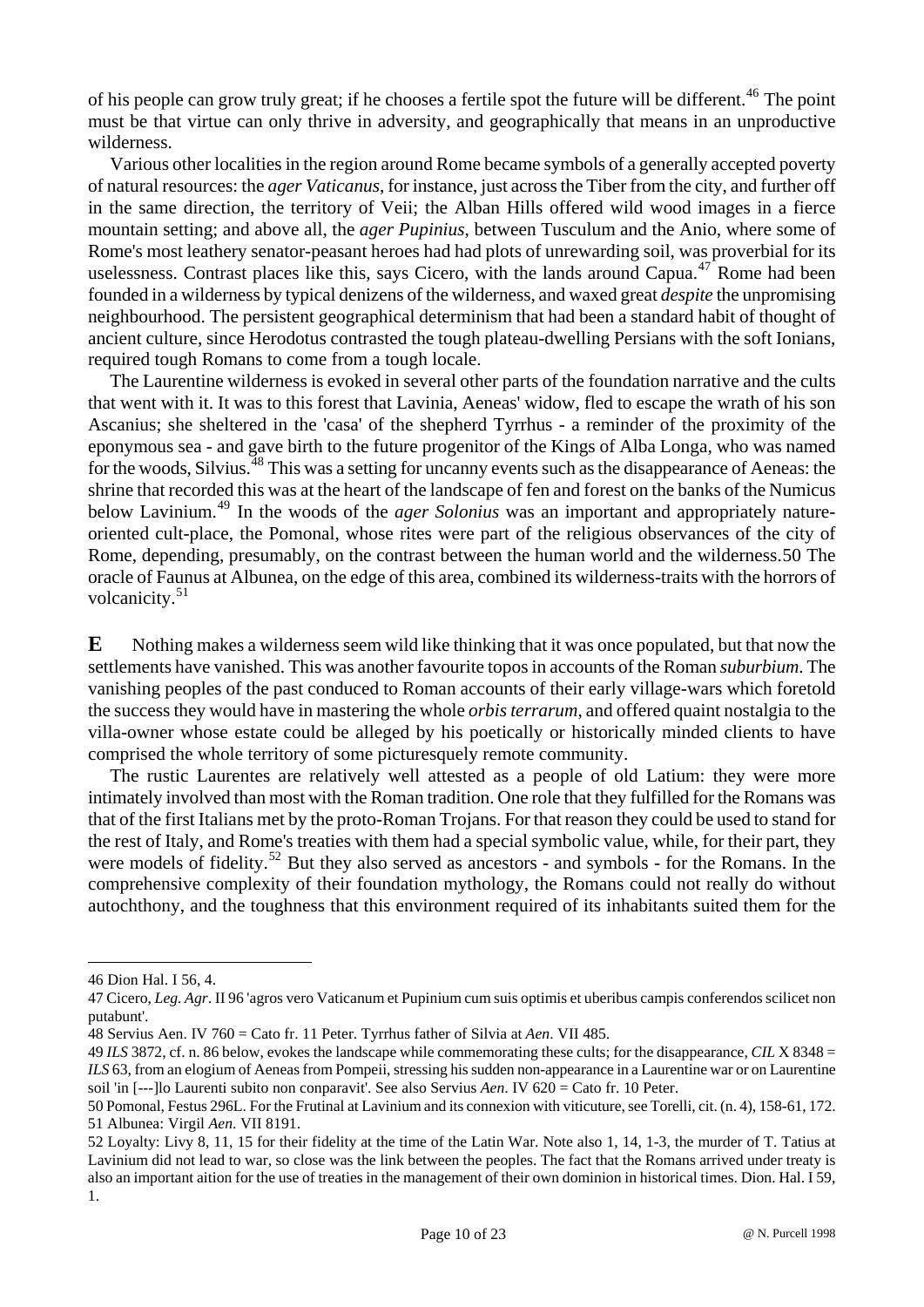role.<sup>[53](#page-10-0)</sup> These complex ideas about the Laurentes have posed a notorious problem to historians.

Archetypically rustic and pastoral - their very name is derived from a forest shrub<sup>[54](#page-10-1)</sup> - the Laurentes gave their name to no city. Optimistic antiquarianism has long marked a city of Laurentum alongside Lavinium on maps of the area.<sup>[55](#page-10-2)</sup> Whatever the realities of the settlement-pattern of the coastal strip in the pre-Roman period, once the Romans had begun to use the Laurentes for mythico-historical purposes nothing could have been more natural than for them to lack a city; the wild and the urban do not easily mix.

A decisive moment in the formation of the tradition was clearly the creation by Virgil of a quite detailed picture of the kingdom of the Laurentes. Other communities would not do: Lavinium was to be founded in honour of Aeneas' bride when the terrible strife between Latins and Trojans was resolved, and Alba was a foundation of Ascanius. The Laurentes were a splendid choice for Latinus' realm since they left Virgil free to construct the Latin state to his own tastes, unencumbered by the existence of a later city. It was important that the city of Latinus had no future, leaving the Romans homeless on both sides of their lineage.<sup>[56](#page-10-3)</sup> The Laurentine shore is the void out of which Rome came.

## **IV. Peopling the wildernesses: the invention of Laurentum**

The coastlands of Latium were therefore elaborated as a central ingredient in the early history of the Romans. It was natural to confront a place that was so convenient and visible a wilderness as the coastlands of Latium with the populous reality of Roman demographic felicity in the Republic and Empire, and this was done in a number of not always compatible ways.

The myth of sterility that was attached to the region invited subversion and denial. Even so significant a disposition of Nature could be undone; indeed, the more the myth of the role of this place in Rome's origins circulated, the more playing with it and confuting it offered as a cultural strategy. In this section three patterns in this process are introduced.

#### **1) A place for urban experimentation.**

 $\overline{a}$ 

The city-less *ager Laurens* invited the imagining of vanished cities, like the vision of Latinus' state in Virgil that we have already encountered, clearly serving as a proto-Rome. Reflection on the genesis of cities was also promoted by the cult-practices and other relics that announced the Trojan presence: there was even a place called Troy.<sup>[57](#page-10-4)</sup> We should not see it as coincidence that the area is notable for the propagation of new urban initiatives. The two outstanding examples (the fortress-like *coloniae maritimae* of the middle Republic scarcely count) are Ostia and Portus.

The growth and transformation of Ostia in the late Republic, and its wholesale reconstruction between the Flavian and Antonine periods, must be seen in its ideological and theoretical context, against the background of this richly symbolic landscape, and this is even more true of the more schematically planned harbour-town at Portus. There are many questions in the problematic social history of Ostia - such as where did the decurional class live, to name only one other - which can only be answered by taking the whole extended hinterland to north and south into account.

The expansion of Ostia should be seen as the creation of a fine new city in the heart of the wilderness that was also Rome's *façade maritime*, and not as a process that had relevance only to Rome or the Tiber. It involved the attribution of the foundation of Ostia to the earliest period, and the

<span id="page-10-0"></span><sup>53</sup> The term comes to be used as synonymous with 'Roman' in silver Latin poetry: e.g. Statius Silv I 2, 163; Silius I, 669, cf. 110.

<span id="page-10-1"></span><sup>54</sup> See Virg. *Aen*. VII 59-63: laurus is wild bay. On the wildness of the Latins, see especially the remarkable thoughts of L. Saufeius, a contemporary of Cicero, at Servius, *Aen*. I 6.

<span id="page-10-2"></span><sup>55</sup> J. Carcopino, *Virgile et les origines d'Ostie*<sup>2</sup> (Paris 1968), 151-340. B. Tilly, 'The identification of Laurentum' *Arch. Cl*. 28 (1976), 283-93 located it at Castel di Decima. Decisive resolution of the debate in F. Castagnoli, 'Commentaires topographiques à l'Enéide' *CRAI* 1983, 202-15 at 207-12; and by Horsfall, cit. (n.32), with further bibliography.

<span id="page-10-3"></span><sup>56</sup> I owe this point to Dr E. Kearns. The city is in some senses Lavinium, where Cato thought that Lavinia had reigned after the foundation of Alba and her disagreement with Ascanius. See Horsfall, cit. (n. 32) for the Virgilian sense that cities are a new thing in Italy at the moment of the Trojan arrival.

<span id="page-10-4"></span><sup>57</sup> For Troia, Livy 1, 1, 57; Dion. Hal. 1, 53. Note also Phamea's Troianum, Cicero *Att*. 9, 4 and 13, 6.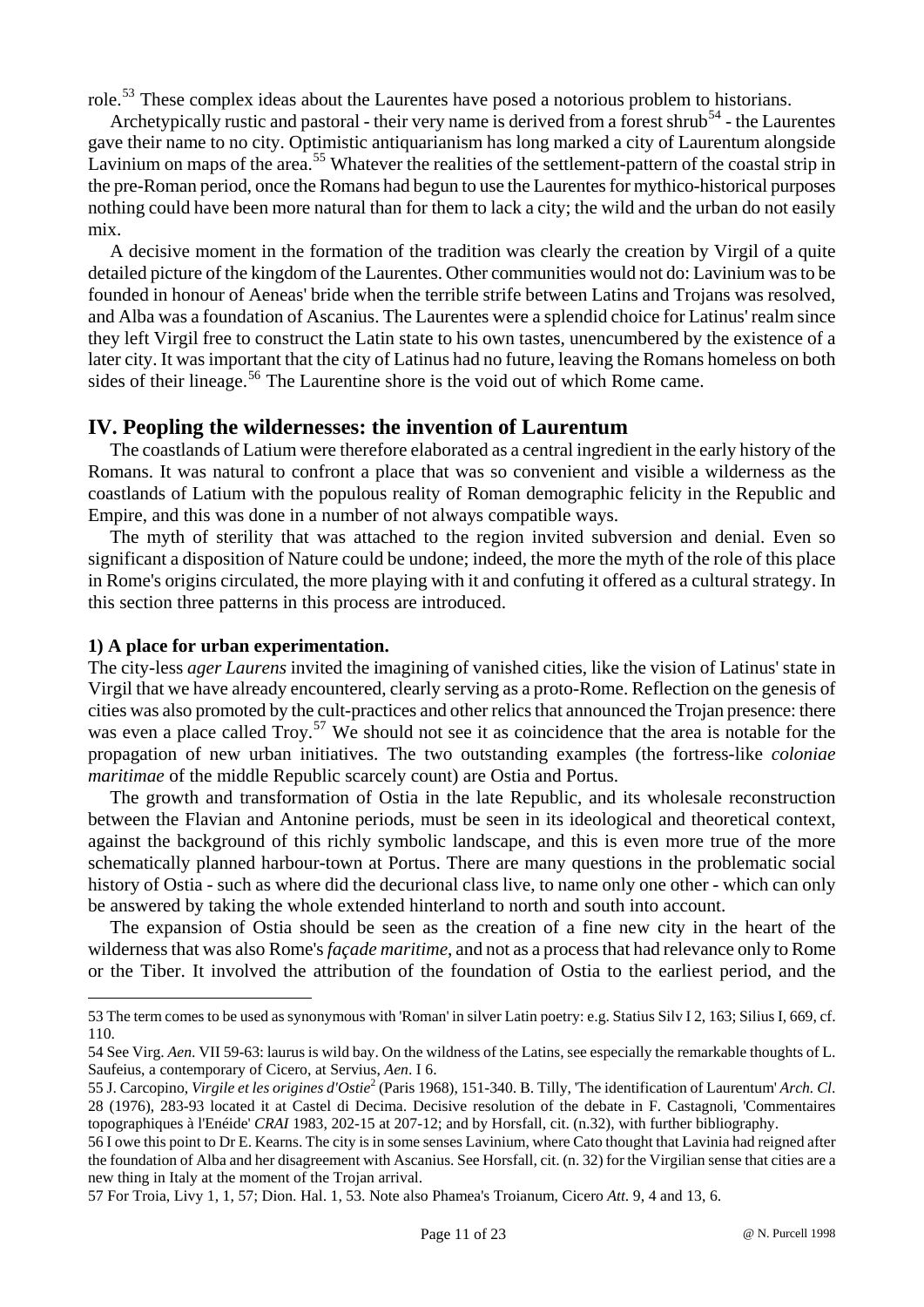fostering of the ancient cults that made Ostia a part of the religious landscape of the *litus Laurentinum*. It also involved recognising the centrality of Ostia to the territory. The *colonia* at Ostia is now clearly seen to have been actively involved in the active management of much of this region. A recently published inscription shows that the *colonia* took a serious interest in tenancies and rights on its boundaries (presumably with Lavinium).<sup>[58](#page-11-0)</sup> The honorific revival of the community of the Laurentes in the ways that are examined in (3) below created preferments that were often made available to successful Ostians.

Rather than being economic or commercial in origin, then, the successive stages of urbanisation at Ostia should each be seen as an instance of an urban policy that is part revivalism, part cultural display, part landscape architecture, part euergetism. We can now see a parallel in the creation of the civic centre - away from the specialised economy of the Tiber-port - at Grotta di Piastra, where some of the modest public buildings can now be dated to the Tiberian period.<sup>[59](#page-11-1)</sup> Whatever the precise identification of this site, it surely represents the provision of an urban nucleus of some kind for the people who had hitherto been notable for lacking it, the Laurentes - not that that theory implies that there was any such thing as a 'real' Laurens to benefit!

#### **2) A site for agrarian transformation.**

The urban development of Ostia in the late Republic went hand-in-hand with the establishment of the estates that we outlined in Section II, the private and the public interest working in tandem. The villas of the coastal strip transformed the countryside as benefaction and state expenditure did the town. The proprietors of villas were conscious that their villas were in their refinement urban, and that it was an achievement to bring such urbanity into so wild a place. The achievement consisted in managing an intractable environment for their own convenience, comfort and profit. The convenience of a wellstocked, out-of-the-way villa, defensible at a pinch, and accessible privately by sea and land has been explored in Section II: the pursuit of comfort and profit, which led to the re-peopling of the wilderness while proprietors still sought those things here, must now be examined.

The move down to the Laurentine shore offered a change of air and climate, and for that reason the coast became primarily a winter-resort.<sup>[60](#page-11-2)</sup> The *salubritas* of the coast was part of its general attraction, but there were special features too: the doctors of Commodus recommended that he should take refuge from the plague in Rome in the scented groves of bay on the Laurentine shore.<sup>[61](#page-11-3)</sup> Equally special was the hope that this particular environment could reproduce the beneficial effect that it had had on Rome's Latin forebears: it was noted in the reign of Augustus that it was from an imperial estate in this area that there came the imperial slave who bore quintuplets, an almost unparalleled achievement, which the procreation-conscious *princeps* commemorated with a monument suitably placed on the Via Laurentina.<sup>[62](#page-11-4)</sup>

To emphasise the strangeness of the place, you could invest in the creation of a fantasy landscape. The famous *venatio* of Q. Hortensius made use of the wilderness and the animals that should populate

<span id="page-11-0"></span><sup>58</sup> F. Jacques 'Biens caducs revendiqués par la cité d'Ostie. Attribution et délimitation d'un terrain d'après une nouvelle inscription du Latium', *Epigraphica* 49 (1987), 29-70 = *AEp* 1987.391. The inscription is of uncertain provenance, but clearly shows that the title to estates on the edge of the colony's jurisdiction was a matter of considerable importance.

<span id="page-11-1"></span><sup>59</sup> For the new inscription from a vanished monument with carefully chosen statues of A.D. 37, see E. Thomas, in *Castelporziano III*, 137-49. In this context the Tiberian milestone from Decima on the Via Laurentina has some relevance, *CIL* XIV 4086, A.D. 30-1. This must be the *vicus* of Pliny Ep. II 17, but need not be that of the Augustani.

<span id="page-11-2"></span><sup>60</sup> Winter and early spring were naturally the prime seasons for the coastal villa, and this is confirmed by Pliny, *Ep*. IX 40, assuming that the Tiber valley is the summer resort, and the coast the winter equivalent (no siesta and work into the hours of darkness characterise Pliny's routine). In *Ep*. II 17, 24 Pliny clearly expects often to be there at the mid-winter Saturnalia. According to Cicero, Mil. 20, 54, Pompey was at Alsium on January 18th 52. M. Aurelius wrote a letter to Fronto from Naples complaining about the unevenness of the temperature, comparing the different resorts; the context fits spring best, when a warm midnight is what is regarded as typically Laurentine. For summer use, however, note *Ep*. VII 4, 4. Also the paddling philosophers of Minucius Felix (Octavius ii), are there at the time of the vintage recess in the law-courts, when we also find Marcus at the Alsium villa.

<span id="page-11-3"></span><sup>61</sup> Herodian I 12, 1-2.

<span id="page-11-4"></span><sup>62</sup> Aulus Gellius *NA* 10, 2, 2.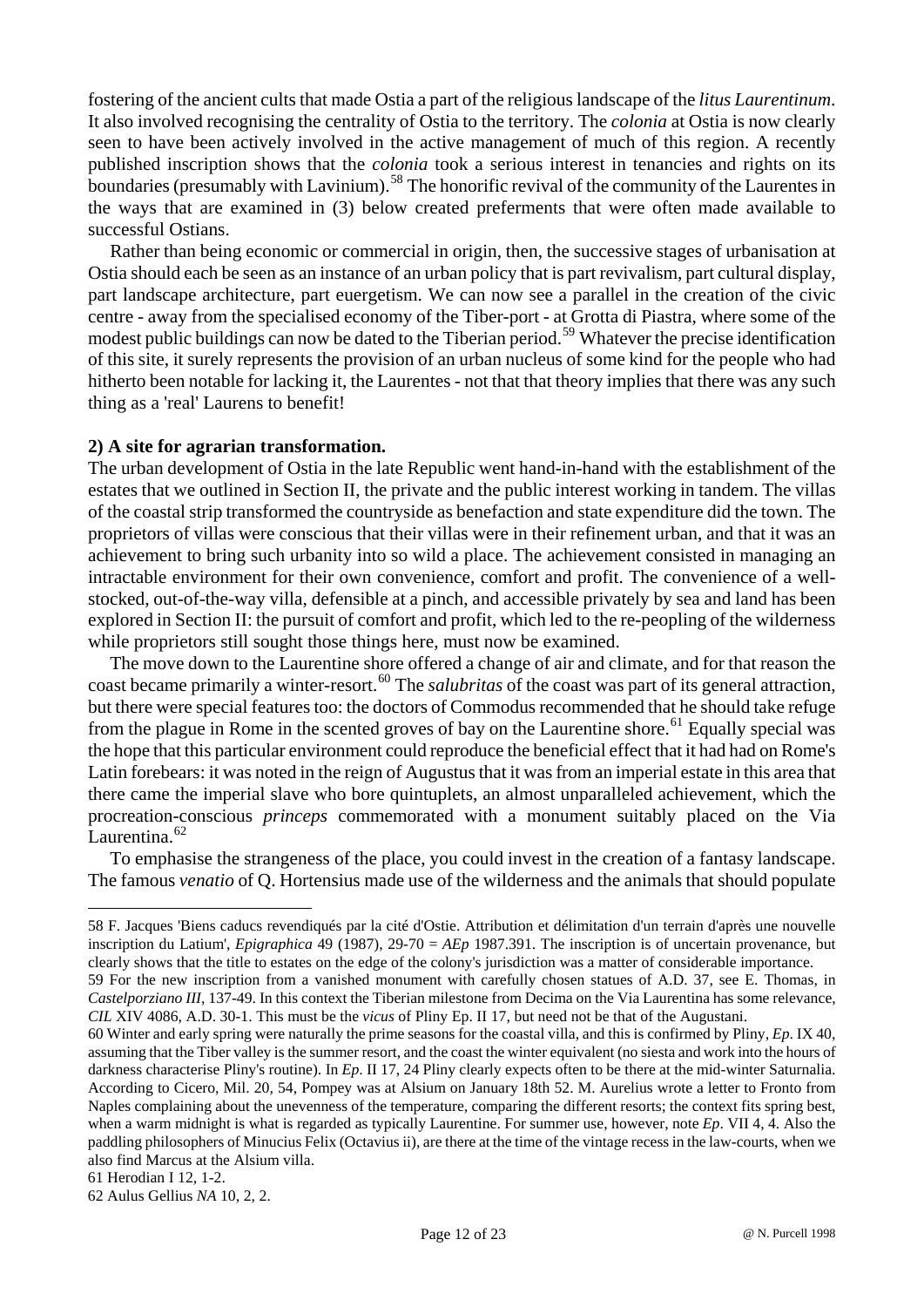it.[63](#page-12-0) The Julio-Claudian emperors went one better: in choosing a coastal estate here for the keeping of the imperial elephants they outdid the indigenous wildness and celebrated the links that their ports had with the still stranger wildernesses across the sea.<sup>[64](#page-12-1)</sup>

So singular an environment offered an economic challenge too. To improve the characteristic local produce so that it became a highly profitable cash-crop was the villa-owner's dream. The prime example is the estate of M. Seius, whose villa on the shore in the territory of Ostia forms a recurrent example of *pastio villatica* throughout the satirical discussion of the third book of Varro's *De re rustica* (dramatic date about 50 B.C.).[65](#page-12-2) It had *urbana ornamenta* as well as *rustica membra*, and Seius, a *novus homo*, reared there geese, hens, pigeons, cranes, peacocks, dormice, fish, bees, boars and other game. His freedman and secretary (*scriba librarius*) entertained senators there on his behalf. The villa, presumably located in the Castel Fusano area, made use of the natural resources of the setting but transcended them. According to the satirical Varro, for instance, the boars that are proverbial inhabitants of the groves, for instance, Seius fed on special beech-mast and acorns that he brought in from outside the wilderness!

It was amusing and sophisticated to carry on the business of intensive luxury production in a place which had a reputation as a desert - and to do all that you could to exaggerate the desertedness in order to make your achievement seem all the more amazing. So Pliny admits that his Laurentinum produces figs and mulberries, as well as good soles and prawns: fishing, although a proverbially poverty-stricken occupation, could also, notoriously, be turned into the rich man's plaything and source of income.<sup>[66](#page-12-3)</sup>

The proprietor in this region wanted it to seem an achievement to live there, for all the real advantages of proximity to Rome and to the communications routes and the actual possibilities of profit from the environment. Pliny's description of his Laurentinum made the area famous, but we should not overlook the fact that he pretends to adopt an apologetic tone: his correspondents need to be convinced of the advantages of so complete a *secessus*, which lie in the very emptiness and the philosophical detachment that it makes possible.<sup>[67](#page-12-4)</sup> The presence of connoisseurs of the wilderness like Pliny had a paradoxical effect on the area. His own presence refutes his protestations: no landscape was a desert if it had a Roman ex-consul in it. For all the joys of solitude, moreover, the place is as good as a city: the proximity of the *vicus* and the city of Ostia supplies necessities and the coastal villas seen from either the sea or the beach look like a multiplicity of cities.<sup>[68](#page-12-5)</sup> We see again that the development of a resortcoast is intended to be an urban as well as an urbane phenomenon: the settlements of the past - Antium, Lavinium, Ardea, even Ostia - are now subordinated to the domains of the present. That was more than ever true of the imperial villas of the area, with their overwhelming size: Alsium and Fregenae, where *coloniae maritimae* had once stood, and the development at Tor Paterno, with its vast size, its aqueduct, and probably its own harbour, in all likelihood yet another belated provision of a 'city' for the Laurentes.<sup>[69](#page-12-6)</sup>

<span id="page-12-0"></span><sup>63</sup> Varro, *RR* 3, 13, 2.

<span id="page-12-1"></span><sup>64</sup> *CIL* VI 8583 = *ILS* 1578. Torelli, cit. (n. 4), 235-6 sees the choice as being a reflection of an ancient cultic link between the ritual functions of the elephant and the cult of Sol Indiges. He cites G. De Angelis D'Ossat, 'Elefanti nella regione romana', *L'Urbe* 8 (1942), 1f., on finds of elephant bones at Castel Fusano 'non troppo lontano' from the sanctuary of Sol: but surely too far for such a connexion to be more than possible.

<span id="page-12-2"></span><sup>65</sup> See n. 3 above.

<span id="page-12-3"></span><sup>66</sup> For fishing, see Pliny, *HN* 9, 67 on the cost of fish from suburbana litora, and the improvements made by the praefectus classis Optatus under Claudius, Pliny *HN* 9, 62-3; Macrobius, Sat. III 16, 10: the systematic introduction of the scarus to the coastal waters between Ostia and Misenum. Pliny *Ep*. II 17, 28 on soles and prawns; fishing-boats on the beach at Ostia at Minucius Felix Octavius iii, 3.

<span id="page-12-4"></span><sup>67</sup> Pliny, *Ep*. I 9, 6 ' O rectam sinceramque vitam! O dulce otium honestumque et paene omni negotio pulchrius!' Protestations of desolation were not intended to be literally believed. Misunderstanding passages like Lucan Bell. Civ. VII 391f., in which commonplaces of wilderness are deployed in the context of the luxury villa zones of both the Laurentine shore and of the Alban Hills, has caused serious error about the settlement pattern of the Romana regio in Antiquity. See also Castagnoli, cit. (n. 56), 209 for exaggerations of the desolation of Ardea. Villa-owners liked to think of their domain as being in the wild, and the literature reflects that.

<span id="page-12-5"></span><sup>68</sup> Pliny, *Ep*. II 17, 26-7.

<span id="page-12-6"></span><sup>69</sup> For the city-villa topos, N. Purcell 'Town in country and country in town', in E. MacDougall, ed. *The ancient Roman*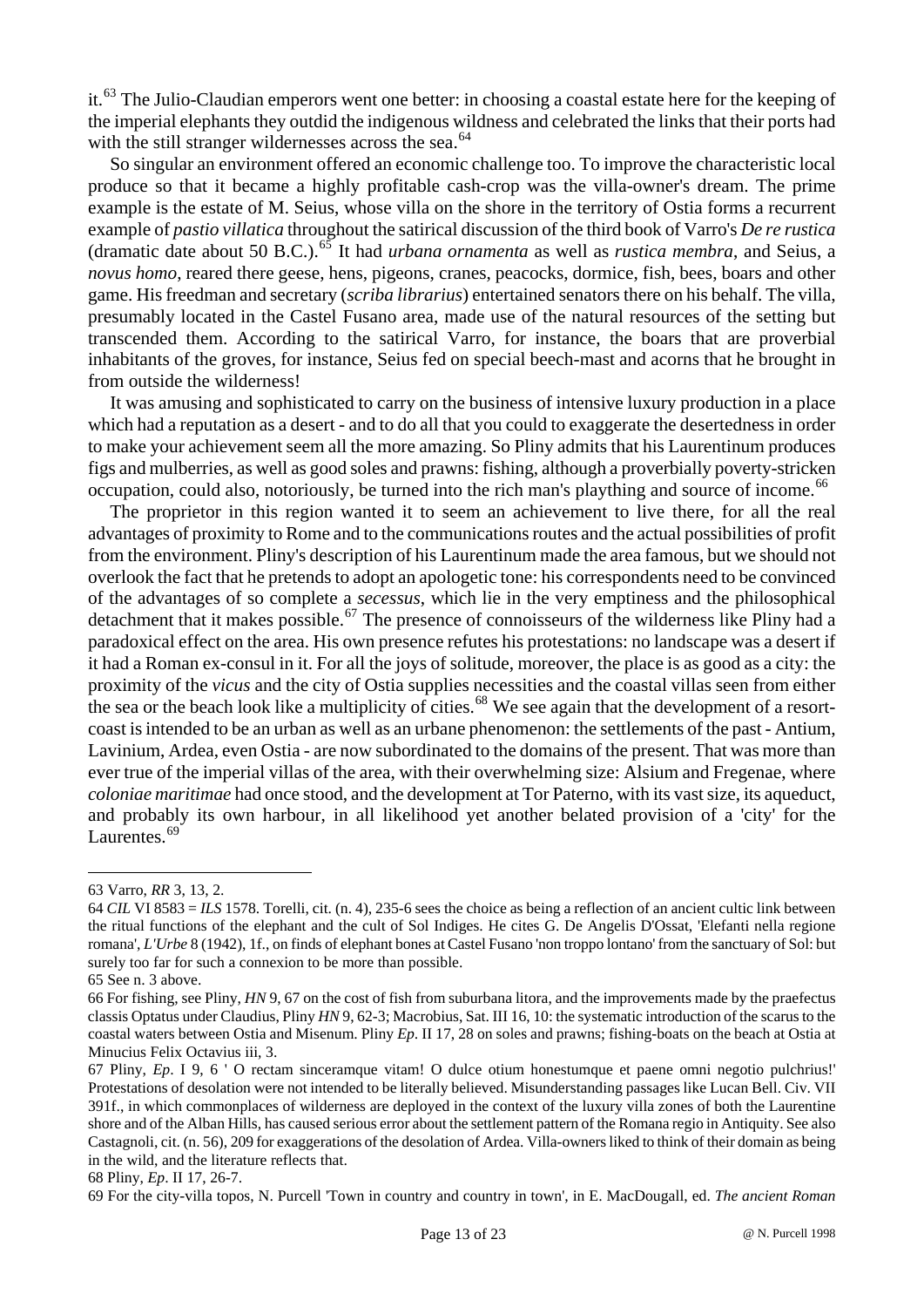Finally, another game with the city-country-wilderness spectrum is attested here. The luxury estates of the periphery of Rome known with the piquant name of 'horti' or 'vegetable-gardens' are attested in the vicinity of Ostia already by the time that Cicero was looking for one suitable for the tomb of his daughter Tullia.<sup>[70](#page-13-0)</sup> This is not surprising. The lavish domestic production that characterised the Roman luxury villa, parodying the normal cultivation of staples for sale, was also characteristic of the *horti*, the aim being to 'create the semblance of what Nature had denied'.<sup>[71](#page-13-1)</sup> The particular improvement on Nature that was the speciality of *horti* was the bringing together in the same scheme of productive and unproductive, country and town, human existence and the wild. Their presence here confirms the picture of Varro, and shows that the building of villas too in this area was linked both with urban forms and with agricultural productivity, since both are necessary to the theory of the *horti*.

#### **3) A region whose people can be redefined.**

Alongside the provision of new urban foci, the Laurentes were revived as a people. That they had certain privileges, the *iura Laurentum*, the fruit of the ancient treaties that had always been so scrupulously observed, was recognised by imperial law, in the context of the establishment of the 'Laurentes Lavinates', an honoured group within the *ordo equester* from at least the second century of our era. The significance of this institution is further discussed in Section VI: here it must simply be mentioned as an instance of the way in which the manipulation of a landscape in the Roman world often meant manipulation of the population and the classification of its institutions. The best parallel, as has long been seen, is the formation of the curious community of the Albani Longani Bovillenses on the Appian Way. They too represented a glorious and vanished mythical past, a dramatic history, and a luxury villeggiatura zone, combined with a link with a major axis of communications and some serious implications for security.<sup>[72](#page-13-2)</sup> The difference was due principally to the special circumstances that followed from the functioning of the other area as a *façade maritime*.

In the later epigraphic record some of the Laurentes are called 'Augustani', and described as attached to a *vicus*. [73](#page-13-3) They should be connected in some way with the fortunate equestrians, though they appear to be a wider group: it is also possible that there is a link with the citizen-settlement schemes of which we hear in the area, attributed to Vespasian, Trajan and Hadrian by the *Liber Coloniarum*. No trace of centuriation or direct epigraphic confirmation has yet been found, but it does seem likely that an attempt might have been made to repopulate with free citizens an area of famous desolation quite close to Rome and in which there was to be so much imperial investment in buildings.<sup>[74](#page-13-4)</sup>

The *Liber Coloniarum* also records, after colonial settlements in the Ager Ostiensis by the same emperors, the concession of lots to private proprietors. The recreation of the *populus Laurens* not having perhaps been a great success, the emperors who took such an interest in the coastal area themselves seem to have been deliberately facilitating the investment there of the rest of the court.<sup>[75](#page-13-5)</sup> There is a parallel in the arrangements prevailing by the later imperial period around Portus, where public land was rented to the townspeople in very small lots at rents proportional to its productivity, a flexible arrangement given the very varied soils and degrees of wetness in the alluvial plain around the

*Villa-garden* (Washington D.C.: Dumbarton Oaks 1988), 185-203.

<span id="page-13-0"></span><sup>70</sup> For the horti Siliani, Cicero *Att*. 12, 27; for a villa of Cotta there 12, 23.

<span id="page-13-1"></span><sup>71</sup> Tacitus, *Ann*. XV 42 on Nero's domus aurea; cf. N. Purcell, cit. (n.69).

<span id="page-13-2"></span><sup>72</sup> For them see *ILS* 6188-90; *CIL* XIV pp. 230-1.

<span id="page-13-3"></span><sup>73</sup> See especially J.R. Patterson, 'Il vicus di epoca imperiale nella Tenuta di Castelporziano, in *Castelporziano I*, cit. (n. 4), 67-9. It is tempting to see this in the centre at Grotta di Piastra, but caution is still in order.

Note *CIL* XIV 2045, stressing that this vicus is Augustanorum Laurentium; there are other Laurentes and they might have a separate vicus named after them.

<span id="page-13-4"></span><sup>74</sup> *Liber Coloniarum* 234L 'Laurum Lavinia lege et consecratione vetere manet. ager eius ab imppp. Vespasiano Traiano et Hadriano in lacineis est adsignatus', cf. L. Keppie 'Colonisation and veteran settlement in Italy in the first century A.D.', *PBSR* 52 (1984), 77-114 at 104 and 107. in this passage it is worth noting that the agrimensor has adopted a version of the 'learned', literary titulature of the territory.

<span id="page-13-5"></span><sup>75</sup> *Lib. Col.* 236L 'Ostiensis ager ab imppp. Vespasiano, Traiano et Hadriano inprecisuris in lacineis et per strigas colonis eorum est adsignatus. Sed postea imppp. Verus Antoninus et Commodus aliqua privatis concesserunt.' Cf. Keppie, cit. (n. 76).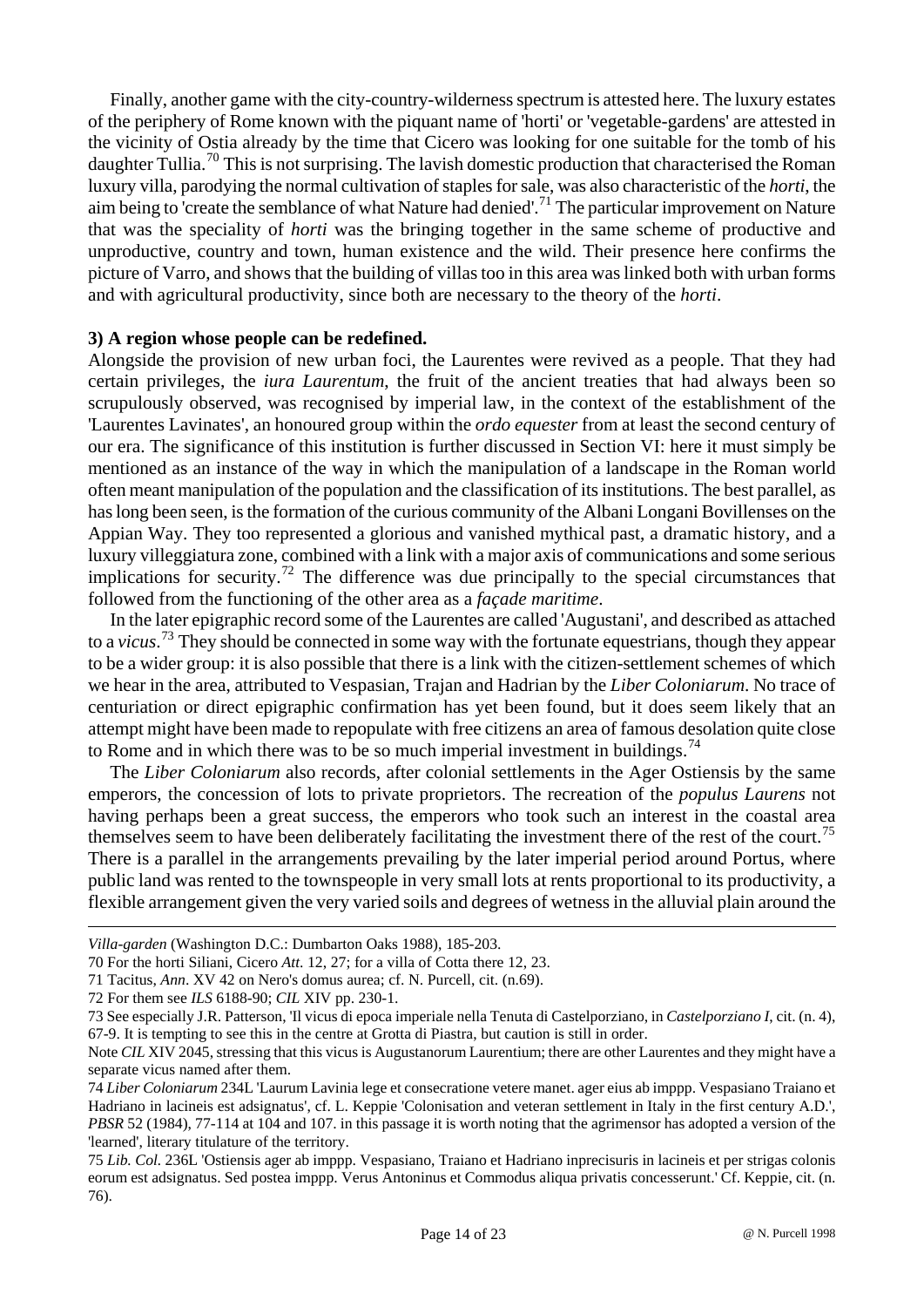river-mouths, and the great fertility of the best bits.[76](#page-14-0) We have already noted the concern of the administration of Ostia for the management of its public lands: there were more varied forms of agricultural exploitation even outside the domain of the *villae* and their *pastio villatica* than Pliny implies in the description that we have quoted.<sup>[77](#page-14-1)</sup> Such lots produced the foodstuffs for which the area is occasionally mentioned, such as market-garden produce or the Ostian pork of pseudo-Apicius.<sup>[78](#page-14-2)</sup> We must not be misled by the overwritten accounts of perverse productivity into underestimating the potential value of the real output of the area.<sup>[79](#page-14-3)</sup>

It was perhaps as a result of all this activity that a change in the nomenclature of the area came about. Cato had invented the label Laurolavinium to get over the antiquarian difficulties posed by the conflicting traditions. The name Laurentum, which is a solecism and not found in the Republican evidence, is attested by the time of Strabo and later. It is, we may assume, a creation of the transformation of the area into a landscape of *otium*. [80](#page-14-4)

# **V. A famous countryside: a landscape of learning**

The order of these last two sections has made it look as if the formation of the idea of the Laurentine wilderness came first, and its subversion followed. In fact those two processes were indissolubly intertwined, and both were a central part of the manifestation of the culture of *otium*.

A tantalising graffito from Pompeii, '[ ]bile signum Laurentis ru[ris ]', provides a glimpse of the extent to which this area became *rus* of an archetypal kind.<sup>[81](#page-14-5)</sup> Fuller detail emerges on the roughly carved inscription that was published from the so-called 'Villa di Plinio' immediately south of the Grotta di Piastra site in 1984: 'Father Silvanus that dwellest in the countryside and silent Grove and chattering Echo, Dryads, and ye my woodlands, Antonius Balbus set me up, born in this cottage and now proconsul of Africa'.[82](#page-14-6) Here the mythological and religious denizens of the woodlands are invoked to give an idea of the setting of a villa which in the fond imagination of the dedicator is a 'casa', a countryman's refuge, quite different from the grandeurs of the *negotium* associated with the job of proconsul of Africa. There are parallels for this romanticism. The establishment of a cult of Silvanus by a freedman of Nero on a remote estate with woodland and a *vivarium* inland from Salernum in south Italy is one.<sup>[83](#page-14-7)</sup> This was a landscape of religion, punctuated by picturesque rustic cults with arcane

<span id="page-14-0"></span><sup>76</sup> *Lib. Col.* 222L 'pars agri quae circa Portum est Tiberis in iugeribus adsignata adque oppidanos est tradita et pro aestimio ubertatis professionem acceperunt'. For the fertility of the Isola Sacra and the intensive horticulture there, R. Meiggs, *Roman Ostia*<sup>2</sup> (Oxford 1973), 265. On winter-pasture and floriculture - and ignoring the harbour at Portus - Aethicus in *Geog. Lat. Min. (Riese)*, p. 83 'insula ...tantae viriditatis et amoenitatisque ... ut neque aestivis mensibus neque hiemalibus pasturae admirabiles herbas dehabeat; ita autem vernali tempore rosa vel ceteris floribus adimpletur ut... insula ipsa...almae Veneris nuncupetur'. The famous vegetables of the Ostia area were not grown exclusively there however. 77 See n. 35 above.

<span id="page-14-2"></span><span id="page-14-1"></span><sup>78 7, 14, 5.</sup> Cf. Meiggs, cit. (n. 76), 263-70.

<span id="page-14-3"></span><sup>79</sup> Varro (*RR* 3, 2, 7) suggests that Seius' estate (above, p. 00) was a possible purchase for a patrician senator of the power and taste of Ap. Claudius Pulcher: and that (*RR* 3, 2, 17) L. Abuccius hoped to make 100,000 sesterces p.a. from his estate on the shore. These villas, even Pliny's, were not necessarily net consumers of income.

<span id="page-14-4"></span><sup>80</sup> The name Laurentum in the Itineraries: *Tab. Peut*. VI 1; *It. Ant*. 45 Cuntz. Also Strabo 5, 3, 2; Val. Max. VIII 8, 1; Mela II 4, 71; Pliny *HN* III 56. Laurolavinium: Cato, cit. (n. 45), Fabius Servilianus, cit. (n. 45). Laurentum is an impossible original for the old-attested ethnic Laurens -ntes. If it had been an ancient name, the people would have been the Laurentini. It is interesting that Pliny thinks that his friend Gallus may object to the term Laurentinum, and says 'my Laurentinum, or if you prefer, my Laurens' *Ep*. II 17, 1. This suggests both that the later adjective had become normal, and so therefore had the form Laurentum; and that the older ethnic was considered pedantically correct in the sort of literary circles in which Pliny moved. See Skutsch, cit. (n. 12), 189 arguing on linguistic grounds for the priority of Laurens as the name of a people not a place. Even if the Augustani are a late creation, the idea of a Vicus Laurentum or Laurentium (see n. 73) may be an earlier one.

<span id="page-14-5"></span><sup>81</sup> *ZPE* 57 (1984), 172 = *AEp* 1989. 185. Note also the dedication to the 'Laurentes nymphae' at Moguntiacum, *CIL* XIII  $7212 = ILS$  1319, on which see also below.

<span id="page-14-7"></span><span id="page-14-6"></span><sup>82</sup> M.G. Lauro, 'Cippo con dedica a Silvano', *Castelporziano I*, 57-60. Something of a parallel for the slightly comic tone in *ILS* 1319 'C. Hadius Ventrio eques Romanus natus inter beta et brassica'. 83 *ILS* 3546.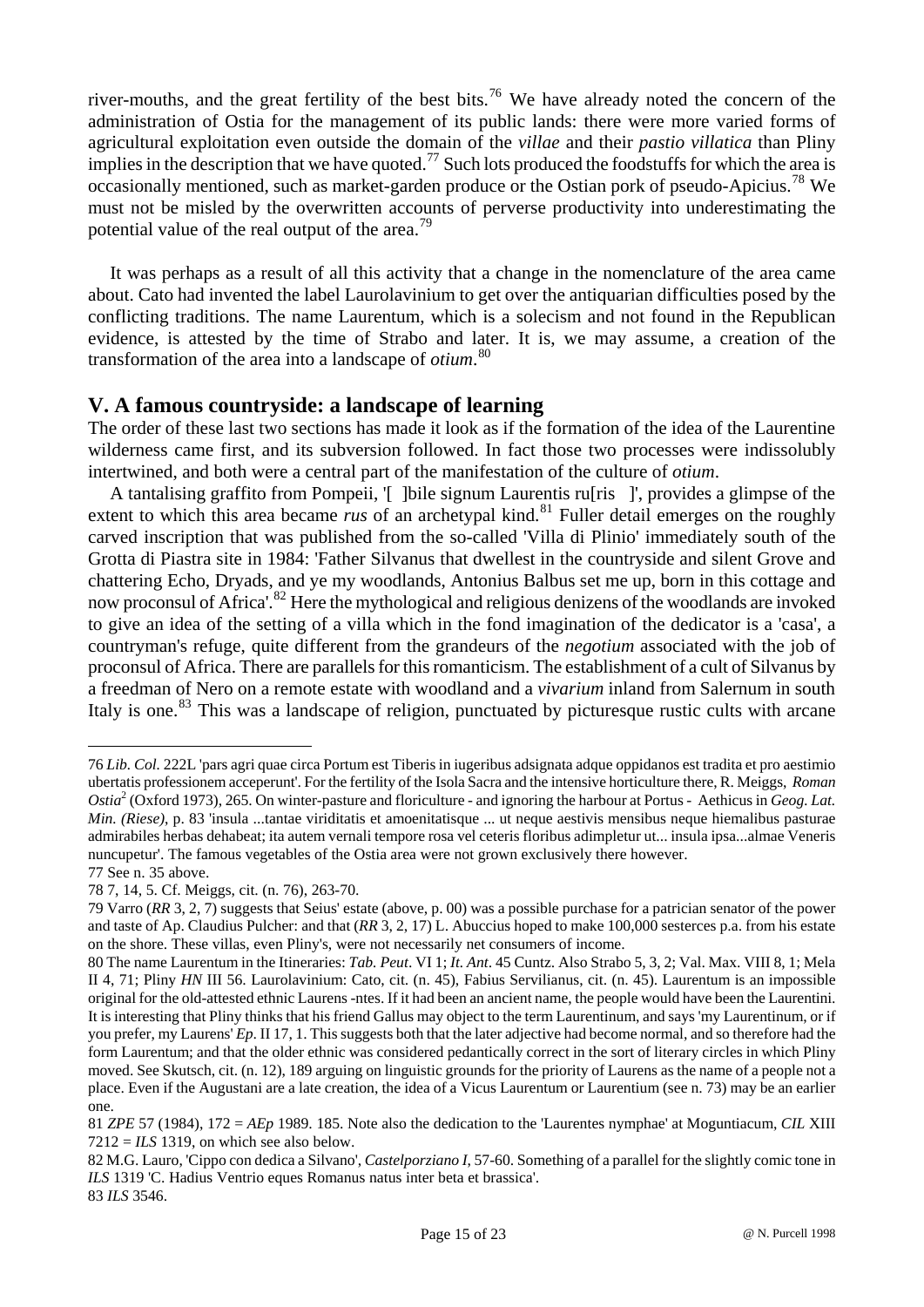ancient associations quite as much as any 'sacral-idyllic' painting. We have already seen how cult spoke of the arrival of Aeneas, of the early ties with Rome, and of the federal spirit of the first inhabitants. Cult identified vanished communities and alluded to them attractively on the *saltus* and *villae* which had taken their place. Cult sacralised the woods - Pomona, Silvanus, Echo - and the river mouths and marshes - Marica, Numicus and the nymphs; the old settlements of Arula, Ficana, and the first Ostia (Volkanus, a cult located outside the later town, since its site has not been identified); and the protagonists of epic legend - Aeneas, Faunus, Pilumnus.<sup>[84](#page-15-0)</sup> The dedication found at Malafede is particularly telling: 'To Mars Ficanus, Agathon the slave of the Emperor, bailiff with responsibility for the workers on the *saltus* and his relatives gladly paid his vow with this gift<sup>'.[85](#page-15-1)</sup> The active cult of the deity whose name evoked the romantic past on the part of the staff of the imperial Laurentine domain gives us a glimpse of how the mood of the landscape was felt. But Imperial Mars Ficanus was also the object of cult at Ostia.[86](#page-15-2)

Archaeologically, contentment with smaller properties is attested by the famous 'casino' excavated early this century at Capocotta south of Tor Paterno.<sup>[87](#page-15-3)</sup> Here a pavilion of a dozen rooms on a raised platform are arranged about a line of access from the coast road to the sea, with some sort of a garden space alongside to the south. In scale it would make little more than a *diaeta* for the greater villas of the Campagna, and it invites comparison with the outlying wing of Pliny's Laurentine villa-complex.<sup>[88](#page-15-4)</sup> But like the small domestic units that characterise later imperial Ostia, it is finished to a quite high degree of elaboration, and in both cases we may see a deliberate restraint of scale dictated by a more or less sentimental notion of the needs of the life of *otium* down by the seashore.<sup>89</sup> In a great *suburbanum*, the city, and the calls on the time of the great man that necessitated opulent architecture on an enormous scale, were not far away. In the *ager Laurens* the objective was rather different, and you could play at the life of the woods.

In Ostia, during the heyday of Portus, moreover, the old port town may have had more in common with the coastal strip to the south than with its own more strenuous past. The resort coast visibly begins at the suburb outside the 'Porta Marina'; in practical terms it may well have subsumed the whole nucleus of the town, an *amoenissima civitas*, as it is called in a text of the turn of the second and third centuries, Minucius Felix's dialogue *Octavius*.

The charming prologue to this work, in which the suitably philosophical scene is set in a walk through the town that ends in a paddle on the beach, gives us a parallel to the shell-collecting strolls of Scipio and Laelius.<sup>[90](#page-15-6)</sup> The speakers enjoy the softness of the sand, and the early morning breeze as they walk down the gently curving shore; the scenery includes the rippling of the waves, boats drawn up on oak chocks to prevent rot, and a group of boys playing ducks-and-drakes with potsherds. They eventually sit down on the blocks of a breakwater built out into the sea to protect a set of baths that must be situated, like Pliny's villa, right on the shoreline. The sand of the beach is described as being 'levelled by the gentle waves as if it was being made into a promenade': it acts, in other words, like the *gestatio* of a villa-gymnasium on a huge scale. This imitation of art by Nature is the key to much of the exploitation of the coast further south too. Not only is the beach-garden of the Capocotta casino

<span id="page-15-0"></span><sup>84</sup> For these cults the most striking source is the metrical inscription *CIL* XIV 2065-6 = *ILS* 6181-2, referring in choliambics to 'Numice Lavinas... virecta Pilumni... clara sanguis Aeneae'. Parallel provided by the verses in honour of the Ostian festival of Castor and Pollux with Neptune, celebrated n the 27th January by a praetor urbanus and hailing 'litoribus vestris': *CIL* XIV  $1 = ILS$  3385. For Numicus see also Dion. Hal. I 64, 5.

<span id="page-15-1"></span><sup>85</sup> Meiggs, cit. (n. 76), 343, 'Marti Ficano Agathon Caesaris ser. vilicus saltuariorum cum suis voto libens d.d.'.

<span id="page-15-2"></span><sup>86</sup> *CIL* XIV 309, a 'magister ad Martem Ficanum Augustum'.

<span id="page-15-3"></span><sup>87</sup> R. Lanciani, in *Monumenti Antichi* XVI, 243-74.

<span id="page-15-4"></span><sup>88</sup> Pliny, *Ep*. II 17, 20-24.

<span id="page-15-5"></span><sup>89</sup> A possible glimpse of the mood, and the terminology, of such places in Seneca, *Ep*. 51, 12, as so often contrasting the present with the higher standards of the past: 'do you think that Cato would ever have lived in a "mica" counting the dirtyweekenders as they sailed by or the various kinds of multi-coloured boats or the rose-petals tossing on the lake, listening to the competing strains of song in the small hours?" This clearly refers to Lake Lucrinus, but the term mica, or 'crumb', attested otherwise of individual luxury apartments or triclinia, here appears to name a whole establishment.

<span id="page-15-6"></span><sup>90</sup> Minucius Felix, Octavius ii-iii. A precedent in A. Gellius, *Noct. Att*. 18, 1, 1-3.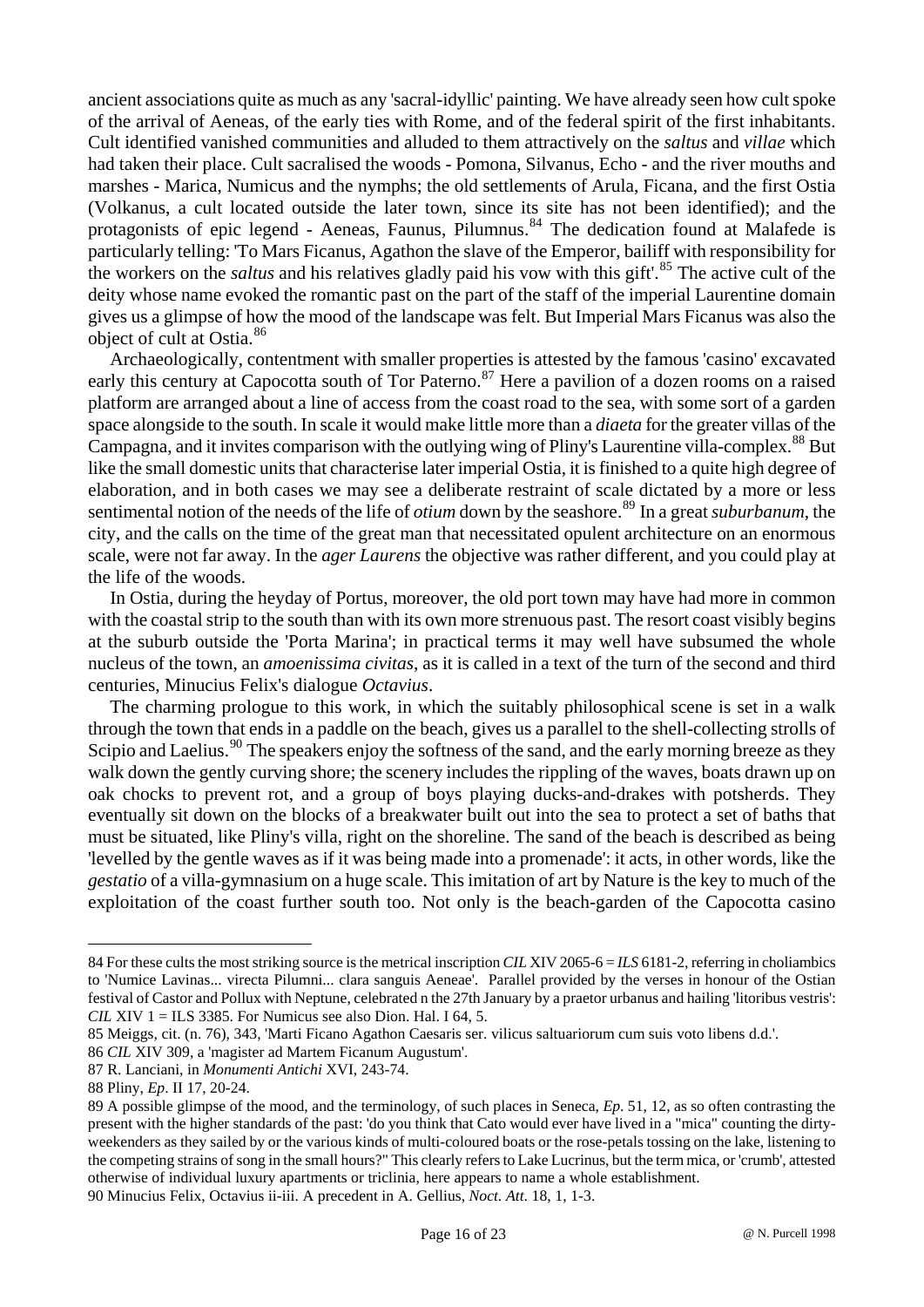arranged with a copy of the Discobolus, but in Pliny's villa too, this position below the villa and along the shore is called the Gymnasium. $91$ 

Antonius Balbus' 'casa' is not only rustic and appropriate to the simple life but historically apt too. The arrival of Aeneas was something that concerned the property of the area and gave meaning - and value - to the villas. At Lavinium you could see Aeneas' hut.<sup>[92](#page-16-1)</sup> In the Augustan period a visitor from the East could believe that most of Aeneas' urbanisation of Lavinium, indeed, survived in what was to be seen there.<sup>[93](#page-16-2)</sup> The literary past was alive in the resorts of the *litus Laurentinum*. In the Forum at Lavinium stood statues of the Virgilian past - of Lavinia, and of Silvius Aeneas.<sup>[94](#page-16-3)</sup> But the literary milieu was not wholly Roman.

'I have often wandered all around the confines of Baiae, because of the hot waters and the pleasures of the sea'. But the speaker, Socrates son of Astomachus of Tralles in Asia, was buried on the way to the *litus Laurentinum*, beside the Via Ostiensis, where Cicero had looked for suitably frequented sites for Tullia's memorial.<sup>[95](#page-16-4)</sup> At Castelfusano, Aratos the musician dedicated a funerary inscription to P. Aelius Samius Isocrates, citizen of Nicomedia and Ephesus, a sophist.<sup>[96](#page-16-5)</sup> We have already noticed that it was here that the learned Alexander of Miletus called Polyhistor bought the property where he came to a sad end. These are the people who shared Pliny's philosophical *secessus*, advisors on how to lead the uncomplicated life in a proper manner.



Fig. 2 Drawing of bas-relief from Tor Paterno (Visconti 1830, tav II, see note 98).

This was Rome's façade to the sea, and with that to the Second Sophistic. It is emblematic that the text of Pythagoras that the sage Apollonius of Tyana brought out of the oracular cavern of Trophonius at Lebadea was to be seen in the imperial villa at Antium. It had been sent to Hadrian, whose favourite coastal resort this was, and was much visited. The notice demonstrates that these places were for display, as well as the nature of the display, and of the audience.<sup>[97](#page-16-6)</sup> The heyday of the resort can be seen both from the epigraphy and the increasingly meagre literary evidence, but most of all by the remains themselves, to have been when the capital looked out as a centre of Greek culture to the triumphantly

<span id="page-16-0"></span><sup>91</sup> Pliny, *Ep*. II 17, 7.

<span id="page-16-1"></span><sup>92</sup> Dion. Hal. I, 57: the kalias that they kept holy was the place where Aeneas had sacrificed the sow and her progeny to the ancestral Gods.

<span id="page-16-2"></span><sup>93</sup> Dion. Hal. I 64. His ship was kept at the Navalia in Rome in late Antiquity: Procopius *BG* VIII, 22, 7.

<span id="page-16-3"></span><sup>94</sup> *CIL* XIV 2067-8.

<span id="page-16-4"></span><sup>95</sup> *CIL* XIV 480 'omnia Baiarum lustravi moenia saepe propter aquas calidas deliciasque maris'.

<span id="page-16-5"></span><sup>96</sup> *NSc* 1944-5, 79 = *AEp* 1947.162.

<span id="page-16-6"></span><sup>97</sup> Philostratus, *Life of Apollonius* VIII 20.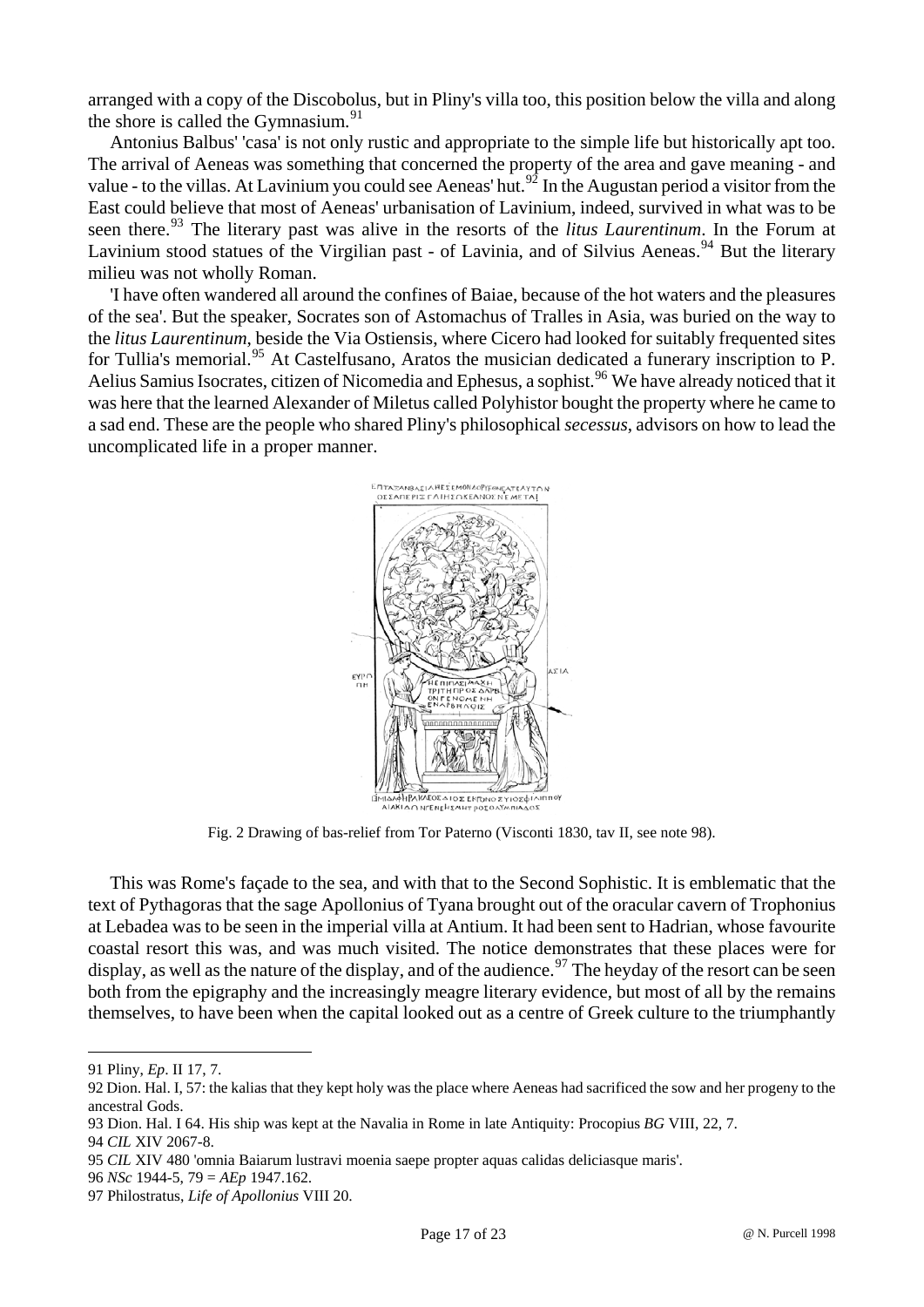Hellenic world around it, but without losing a sense of the need to celebrate the literary tradition that Virgil had done most to locate in the place where Rome's visitors arrived. A decorative monument presumably from one of these estates is apt for the wilderness at the doorstep of the capital of the world; it commemorates Alexander's victory at Arbela, with learned poetic allusions to the conquest of everything within the confines of Ocean and the concept of a historically universal conflict, and sculpted personifications of Asia and Europe<sup>[98](#page-17-0)</sup> (Fig. 2).

'O sea, O shore, O true and secret *mouseion*!', says Pliny of his villa.<sup>[99](#page-17-1)</sup> The arts could only properly be cultivated in this highly specialised landscape, but the paradox is that the practice of *otium* and the philosophical and literary retreat was a hallmark of high society and was therefore political. What Pliny advertised in his letters, emperors wanted to do too, and it is not in the least surprising to find the wealthy hermits of the first century joined by the imperial court in the age that brought a philosopher to the imperial station.

## **VI. The path to Rome: an imperial wilderness**

We have observed that, at the conclusion of the Civil Wars, Augustus made sure that he controlled the *façade maritime* of west central Italy. For the next three centuries, this coastline experienced the closest links with the imperial power. Under the management of the emperors, the themes that we have examined so far united to form a complex organic whole, blending the economic and political functions of the gateways to Rome with the heritage of the re-peopled wilderness from which Rome had sprung, and with the landscape of cultured *otium*.

#### **A. Ambiguous imperial harbours**

The early emperors came and went through the various gateways of the Latin coast as their forebears had done. It was clearly quite normal to travel to Campania by sea. Augustus went via Astura south of Antium on his last journey south, no doubt to embark there, and Tiberius' route back towards Campania just before his death involved descending from the seventh milestone of the Via Appia to Astura, and then working his way down the coast, probably by sea, to Circeii and eventually Misenum.[100](#page-17-2) Because of its southward communications Antium was also favoured, as we have seen - communications that at least to Gaius Caligula meant the way to the East as well as that to Campania.<sup>[101](#page-17-3)</sup> Agrippina was travelling from Antium to Campania by sea in A.D. 59 when Nero met her and escorted her to Bauli where the collapsible boat was waiting.<sup>[102](#page-17-4)</sup> In the other direction, Nero's triumphant return from Greece took him first to Naples, then to Antium, then inland to Alba, and so to Rome, with ceremonies at each point.<sup>[103](#page-17-5)</sup> His plan for a coastwise canal between Campania and the Tiber mouth should be seen in this context of imperial journeying.

Such a project also, naturally, served some perceived public utility, though it might be hard to separate it from the ambitions of the ruler. Herein lies the distinctive ambiguity of the imperial history of the *litus Laurentinum*: the emperor's private business was at the same time the public interest. Claudius built the great harbour north of the Tiber mouth: did the name Portus Augusti imply that this was the Emperor's own harbour in a special way? It certainly included an imperial residence and became an imperial destination.<sup>[104](#page-17-6)</sup> Likewise, at Centumcellae, Trajan's villa was intimately linked with the project for the new harbour, and the amenity of the villa was not in the least incompatible with a

<span id="page-17-0"></span><sup>98</sup> *IG* XIV 1296, *Opere varie di E.Q. Visconti,* ed. G. Labus, III (Milan 1830), 63-83, tav. II.

<span id="page-17-2"></span><span id="page-17-1"></span><sup>99</sup> Pliny, *Ep*. I 9, 6.

<sup>100</sup> Suetonius, *Aug*. 97, 3; *Tib*. 72, 1-3.

<span id="page-17-3"></span><sup>101</sup> Below, n. 111.

<span id="page-17-4"></span><sup>102</sup> Tacitus, *Ann*. 14, 4.

<span id="page-17-5"></span><sup>103</sup> Suetonius, *Nero* 25.

<span id="page-17-6"></span><sup>104</sup> Carcopino drew attention to this problem, cit. (n. 55), 741-4, suggesting that the name actually refers to Augustus himself and alludes to a plan for this harbour of his devising.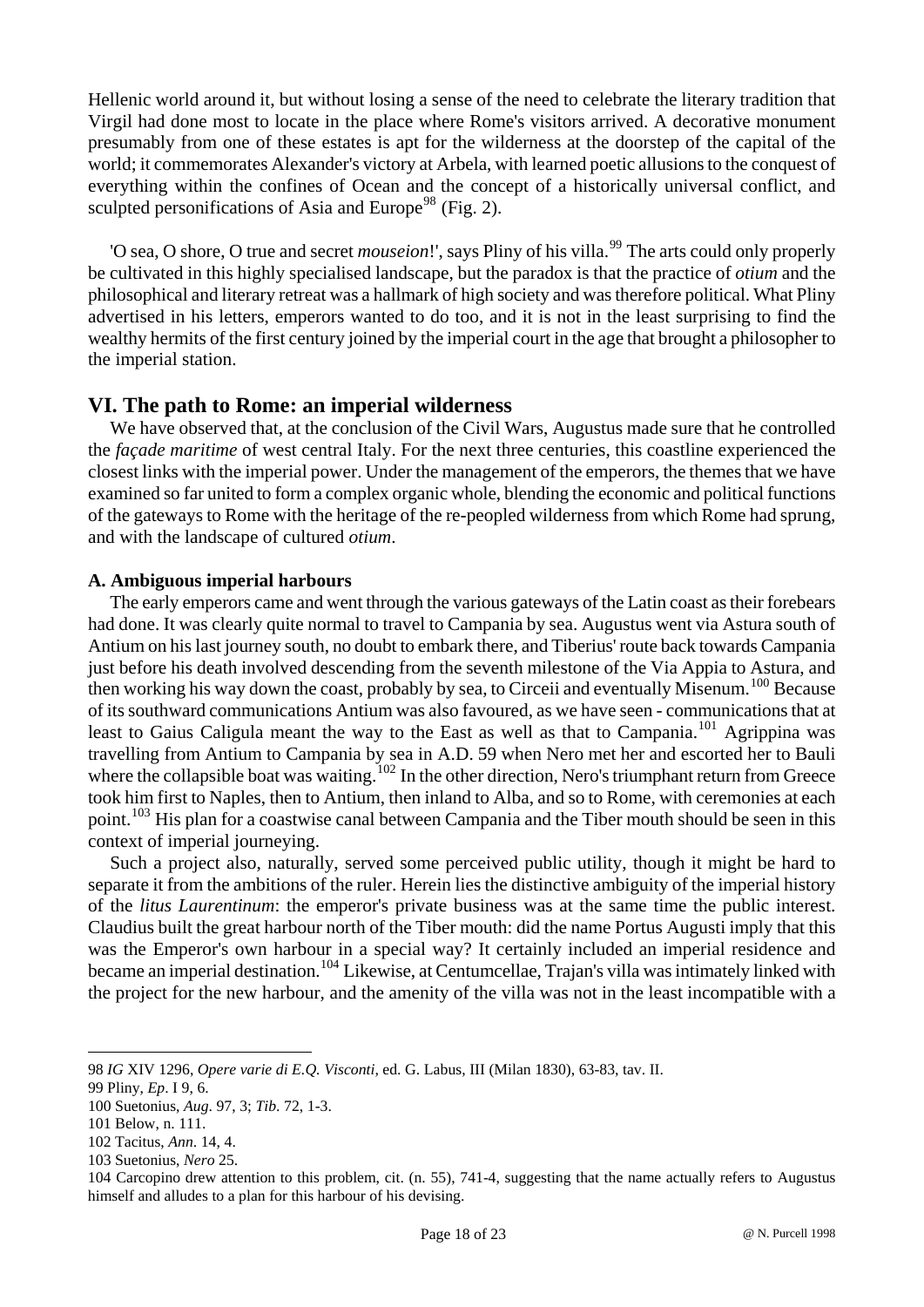project of major public utility.<sup>[105](#page-18-0)</sup> At Antium Nero developed in tandem a great imperial villa and a fine new artificial harbour.<sup>[106](#page-18-1)</sup> The imperial villas at Tor Paterno and Marina di S. Nicola were equipped in the same way.[107](#page-18-2)

The combination of public monuments and the grander properties of the most wealthy citizens made the suburb of an ancient city a kind of *scaenae frons*. Its relationship to the route to Rome had given this kind of suburban function to the whole coast around the Tiber mouths. Now that effect was reinforced by the appropriation of the coastlands for the self-publicity of the emperors.

The imperial age saw a new role for the Tiber. The earlier tradition about the arrival of Aeneas seems - from at least the time of Ennius - to have focussed on the 'Lavina litora'.<sup>[108](#page-18-3)</sup> Strabo says explicitly that the hero landed at 'Laurenton'.<sup>[109](#page-18-4)</sup> Virgil, however, gave great emphasis to the Tiber in his narrative of the Trojans' experiences, and this fitted, and probably helped to create, a new pattern.

The prototype was Ptolemaic Egypt. The parallel is striking. Here was a way in to a country at the mouth of a great river - the comparison of the Tiber and the Nile became commonplace.<sup>[110](#page-18-5)</sup> Beside the mouth was the great emporium, a safe haven, with monumental warehouses housing prestigious goods, all dominated by a great light-house, and overlooked by the palaces of the rulers. Along the coast, the elite and the populace shared in the pleasures of a landscape improved to cater to the life of luxury: Ostia was Rome's Canopus.

Alexandria was the city with which the early emperors needed to compete. But the competition needed to be discreet. Rome was famous for its inland site, and its new Alexandrian façade should be at arm's length. It was an example of Gaius' megalomaniac lack of judgement that he was thought to have intended to move Rome to Antium, decisively re-peopling the wilderness, but at one stroke ending the city's proud moral distance from the corrupting sea.[111](#page-18-6) Even the Athenian compromise and the imitation of Piraeus was the brainchild of a tyrant: it was Nero who was alleged to have contemplated the construction of Long Walls down to Ostia, that would bind Rome closer to the maritime, Hellenic world that Romulus had so prudently rejected, but that he so much preferred to the ancestral austerity.<sup>[112](#page-18-7)</sup>

#### **B. Ambiguous imperial cities**

 $\overline{a}$ 

From Astura and Antium, through the *litus Laurentinum* to Ostia and Portus, north through Fregenae to Alsium and Lorium and even as far as Centumcellae, there was, in the imperial period, a single unified zone of settlement phenomenon pivoting on the Tiber mouth, integral to the social and economic existence of the city of Rome, and central to the daily life of the imperial court.<sup>[113](#page-18-8)</sup> The roads that joined the new centres were designed to unite the coastal tract into a still tighter whole.<sup>[114](#page-18-9)</sup> Their history reflects that of imperial interest in the area, reaching a peak with the construction of the coastroad south from Ostia in the Severan period. The Via Severiana is a symbol of an involvement which is clearly reflected in the archaeology of the coastal villas.<sup>[115](#page-18-10)</sup> The importance of the communications of

<span id="page-18-0"></span><sup>105</sup> Pliny, *Ep*. VI 31, 15 'villa pulcherrima cingitur viridissimis agris, imminet litori, cuius in sinu fit cum maxime portus', cf. 17 'eritque vel maxime salutaris: nam per longissimum spatium litus importuosum hoc receptaculo utetur'.

<span id="page-18-1"></span><sup>106</sup> Tacitus, *Ann*. 15, 46, 9; Suetonius, *Nero* 9.

<span id="page-18-2"></span><sup>107</sup> X. Lafon, 'Marina di S. Nicola. Il complesso archeologico', *BollArch* 4 (1990), 15-29.

<sup>108</sup> Ennius 30 Skutsch 'quos homines quondam Laurentis terra recepit'.

<span id="page-18-4"></span><span id="page-18-3"></span><sup>109</sup> Strabo, 5, 3, 2 (229). The form of the name may suggest that he was thinking of the estates of the Ager Laurens: above, n. 80.

<span id="page-18-5"></span><sup>110</sup> Pliny the Elder is at pains to establish absurdly that the volume of water carried by the Tiber is no less than that of the Nile, *HN* 36, 70 'non minus aquarum huic amni esse quam Nilo'. See also Castagnoli, cit. (n. 55), 211; J. Le Gall, *Le Tibre, fleuve de Rome, dans l'antiquité* (Paris 1953).

<span id="page-18-6"></span><sup>111</sup> Suetonius, *Gaius* 8, 5, cf. 49, 2 where his plans also include the move to Alexandria.

<span id="page-18-7"></span><sup>112</sup> Suetonius, *Nero* 16, 2. The plan was characteristically accompanied by the plan to dig a canal to improve the navigation of the Tiber.

<span id="page-18-8"></span><sup>113</sup> Cf F.G.B. Millar, *The Emperor in the Roman World*, 26-8. For Fregenae, *NSc* 1929. 168-9.

<span id="page-18-9"></span><sup>114</sup> The precedent was the ancient Via Herculanea on the Campanian coast, Cicero, Div. 2, 8587.

<span id="page-18-10"></span><sup>115</sup> C. Pavolini, *NSc* 1981. 141-3 for the Ostian end (late second century, with no obvious precursors). The road out of the south gate was presumably the earlier route.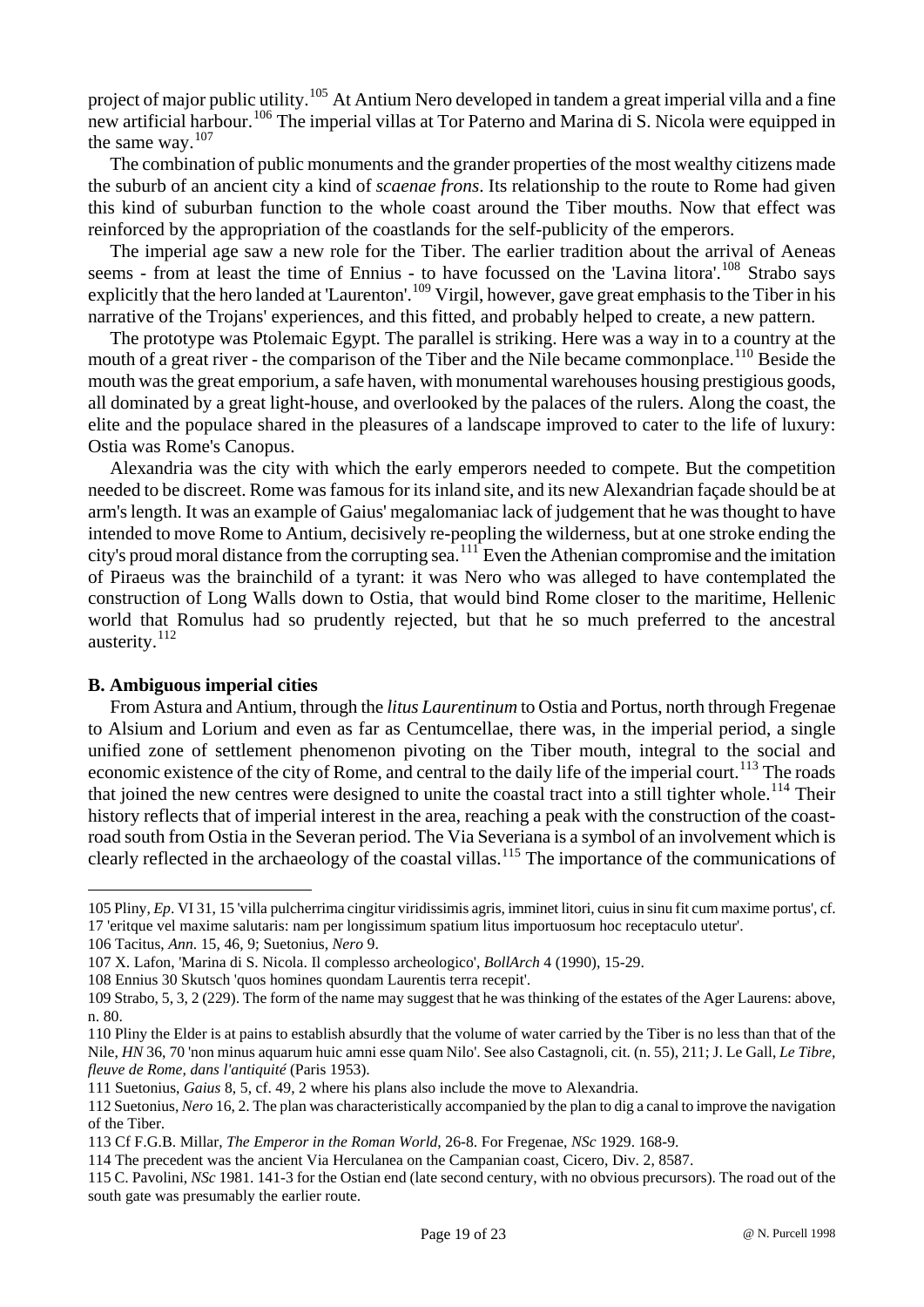the coast as late as Maxentius is attested by his repairs to the Via Laurentina.<sup>[116](#page-19-0)</sup>

We are accustomed to attempt to detach Ostia and Portus, the 'cities', from the rest, which is dismissed as villas or a resort-coast. But these places, as we are now in a position to see, are as vital as the urban nuclei, and those nuclei are not less artificial than the estates and agglomerations of the countryside and coast. Imperial patronage united and maintained the whole region, which prospered or declined in response to no other stimulus than the favour of the ruler. This is how we solve the problem of the *amoenissima civitas*: Ostia was the centre of a landscape of imperial patronage which embraced both the aspects of economic life that we think of as Ostia's primary role, and the life of cultured *otium* that took place in the imperial villas and their numerous imitators.

Comparison with Antium is instructive. For Strabo, this city had become one of those places which were nothing except villa, reserved for the 'rulers' for visits to revive them after their cares of state.<sup>[117](#page-19-1)</sup> Residence of Augustus and Tiberius is attested, and Caligula was born there.<sup>[118](#page-19-2)</sup> As a result, the place was marked as suitable for an upgrading in status to match the imperial interest - even the ultimate promotion of Gaius' ambition, already noted, to make it a replacement for Rome. Nero acted in a not wholly dissimilar manner in making Antium a *colonia*, for the specific purpose of peopling a deserted landscape, and in developing his own villa there into a city-like centre that had a great artificial harbour.<sup>[119](#page-19-3)</sup>

If the towns shared in the life of the villas, supporting the leisured life of luxury, like the *vicus* so close to Pliny's Laurentinum, the villas, as we have seen, gave themselves the air of towns: that at Tor Paterno even had its own aqueduct.<sup>[120](#page-19-4)</sup> As with port-facilities, the architecture of benefaction could be applied ambiguously in both public and private contexts. And in a place like this where the towns, the countryside and the people were all constantly reinterpreted as part of the mythopoiia of the Roman elite, the difference could be hard to tell: as when Carinus and Numerian recorded their restoration of the Castel Fusano bridge on the Via Severiana 'Laurentibus et Ostiensibus'.<sup>[121](#page-19-5)</sup> So the imperial reoccupation of the site of Lavinium is part of the experience of our resort coast and not to be regarded as somehow the fate of a 'real' town outside the rather unreal atmosphere of allusion and whimsy that characterises the coastal zone northwards to Ostia.[122](#page-19-6) A new dedication found at Pratica (Lavinium) records the gift of a restoration of a bath complex by Constantine and Licinius 'Laurentibus suis'.<sup>[123](#page-19-7)</sup> A similar process can be assumed for Ardea.<sup>[124](#page-19-8)</sup>

It was the patron's duty to make sure that levels of general amenity were assured for his dependents, and the emperors can be seen doing just that to all the inhabitants of the region, not distinguishing the villa-staff of Pratica or Malafede from the urban needs of nucleated Ostia. The people who unloaded annonal grain at Portus and those who fed the imperial menagerie at Tor Paterno were, after all, equally and wholly dependent on the structures of imperial power, whatever their role in the theoretical schemata that patterned life on the Laurentine shore, and to which we turn next.

#### **C. Ambiguous imperial dependents**

The *infrequentia locorum* of the Laurentine wilderness was, as we have seen, countered by the

<span id="page-19-0"></span><sup>116</sup> *CIL* XIV 4087.

<span id="page-19-1"></span><sup>117</sup> Strabo 5, 3, 5 (232).

<span id="page-19-2"></span><sup>118</sup> Suetonius, *Aug*. 58, 1: the plebs en masse visited him there to offer him the title pater patriae; *Tib*. 38.

<sup>119</sup> Tacitus, *Ann*. 14, 27.

<span id="page-19-4"></span><span id="page-19-3"></span><sup>120</sup> Pliny, *Ep*. II 17, 26 'ceteras copias Ostiensis colonia ministrat. frugi quidem homini sufficit etiam vicus, quem una villa discernit'. For the Tor Paterno aqueduct, V. Mannucci, 'L'acquedotto laurentino e Tor Paterno: osservazioni e primo intervento di restauro', in *Castelporziano I* (cit. n. 4), 31-41; id. 'L'acquedotto Laurentino', in *Castelporziano II* (cit., n. 4), 31-6.

<span id="page-19-5"></span><sup>121</sup> *ILS* 608.

<span id="page-19-6"></span><sup>122</sup> See now F. Castagnoli, *Enc. virg*. III (1987), 149-53 s.v. Lavinium.

<sup>123</sup> AEp 1984. 151 = M.G. Granino Cecere, *Epigr. e Ord. Sen*. I, 662-2, A.D. 312-24.

<span id="page-19-8"></span><span id="page-19-7"></span><sup>124</sup> Ardea: Statius *Silv*. I 3, 85 'Laurentia iugera Turni', also Castagnoli cit. (n. 55). The Aphrodision at Lavinium seems to have retained some federal function into the Augustan period, according to Strabo 5,3,5, cf. Torelli, cit. (n. 4), 157-73. Unity of Laurentine and Ardeate territories suggested by the joint job of repairing their roads, *ILS* 1472.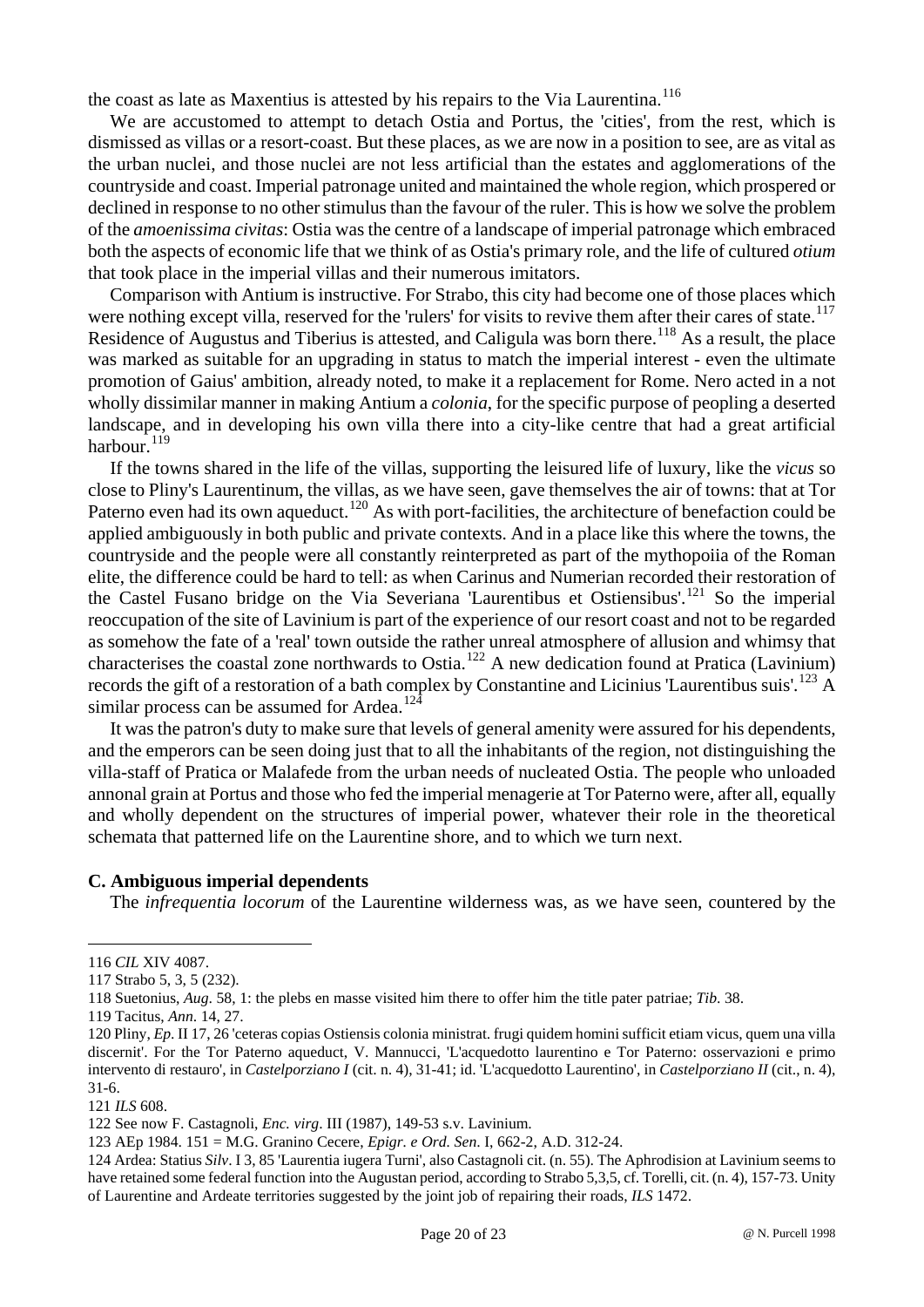imperial revival of the cities and the repopulation of the countryside. The language and the institutions may have derived ultimately from the settlement schemes of the late Republic, but the territory of the *litus Laurentinum* was now unavoidably imperial, and nothing could disguise the dependence of the settlers: even the Laurentes were now at least in part Augustani. Nor was that a disgrace: honour now flowed from the imperial patron.

The emperor was now the heir of the ancient peoples of Latium: 'arboribus Rutulis et Turni pascitur agro/ Caesaris armentum'.<sup>[125](#page-20-0)</sup> His dependents took over the cults of the ancient towns that had vanished into the villas.[126](#page-20-1) The functionaries of the estates made the Emperor the centre of their observance: like the imperial freedman Aglaus, in charge of the Emperor's *saltuarii* who set up *imagines dominorum* at the Grotta di Piastra site.<sup>[127](#page-20-2)</sup> Such people *were* the population, as their tombs testify.<sup>[128](#page-20-3)</sup>

The dependents who were maintained in the area by the imperial patrons were not all resident. Like Canopus in the Alexandrian suburbs, this was intended as a resort for the dependent population of the city, and the topography of their *commoda* or entertainments and privileges extended far beyond the built-up area of Rome. It was members of the *plebs* urbana who offered Augustus the title of *pater patriae* at Antium; the urban populace likewise are the intended audience of the festival which Nero intended to found there in honour of the Claudian and Domitian *gentes* after the model of Bovillae.<sup>[129](#page-20-4)</sup> These are the people who flocked to Portus to watch the spectacle of the trapped whale in Claudius' harbour, or the games in honour of Castor and Pollux at Ostia.<sup>[130](#page-20-5)</sup>

Underlying movement from the city we must also see the economic opportunities offered by the region: helping unload cargoes in the harbours obviously, but also seasonal labour in the fields and gardens. The evidence of more recent times makes it clear that labour from Rome was normally employed in this region for agricultural purposes, and there is no reason to assume that things were different in Antiquity.<sup>[131](#page-20-6)</sup>

#### **D. Imperial messages: Latium in a world empire**

One way of looking at this coast, as we have seen, is to make it the place whence the Romans came. But we have also seen that the Romans at the same time thought of themselves as in some senses the indigenes, in which case this appears as the place where the aliens arrive, as the foothold or beachhead on Italian soil of the people who belong elsewhere.<sup>[132](#page-20-7)</sup> This made it possible for the treaty which Rome had had since the earliest times with the peoples of this area to be used as a type of Rome's obligations to other non-Romans. In the reign of Claudius we hear by chance of one particularly explicit and emphatic ritual re-enactment of the treaty between Rome and the *nomen Latinum* which were celebrated at Lavinium. The sanctity of *foedera* and the importance of *fides* are clearly being stressed here, and it is hard to think it a coincidence that it is in this period too that the idea of 'Latin' citizenship becomes a regular part of the portfolio of statuses available to the emperors and their agents.<sup>[133](#page-20-8)</sup> There is a certain appropriate irony in the reflection that a term that had once denoted Rome's uneasy relations with the Latin League should now become part of the decorative cultural paraphernalia of a resortcoast, and that the images used to express the structures of loyalty in an imperial dominion should be those of the purlieus of the Emperor's leisure.

I suspect that a similar aim lay behind the recreation of the Laurentes, both the Augustani and the

<span id="page-20-0"></span><sup>125</sup> Juvenal XII 105. The herd is of elephants: cf. n. 64 above.

<span id="page-20-1"></span><sup>126</sup> For Ficana, above, nn. 85-6.

<span id="page-20-2"></span><sup>127</sup> Carcopino cit. (n. 55), 225; cf. O. Hirschfeld, *Die kaiserliche Verwaltungsbeamten bis auf Diokletian* (Berlin 1963), 138.

<span id="page-20-3"></span><sup>128</sup> Musicus vilicus et Favor a corintis Caesaris servus, *NSc* 1975, 223 n. 73.

<span id="page-20-4"></span><sup>129</sup> Tacitus, *Ann*. 15, 23.

<span id="page-20-5"></span><sup>130</sup> *CIL* XIV 1 = ILS 3385, the urban praetor of A.D. 216 celebrates the games on 27th January: 'litoribus vestris... Castor venerandeque Pollux'. The ritual, earlier patronised by Claudius, and possibly revived by him, combined antiquity with the protection of commerce and communications, and the celebration of the coastline.

<span id="page-20-6"></span><sup>131</sup> Cf. n. 8.

<span id="page-20-7"></span><sup>132</sup> Sicilians lived here before Aeneas came: Servius, *Aen*. I 2 'where Laurolavinium now is'.

<span id="page-20-8"></span><sup>133</sup> *CIL* X 797 = *ILS* 5004. Cf. A.N. Sherwin-White, *The Roman Citzenship*<sup>2</sup> (Oxford 1973), 27.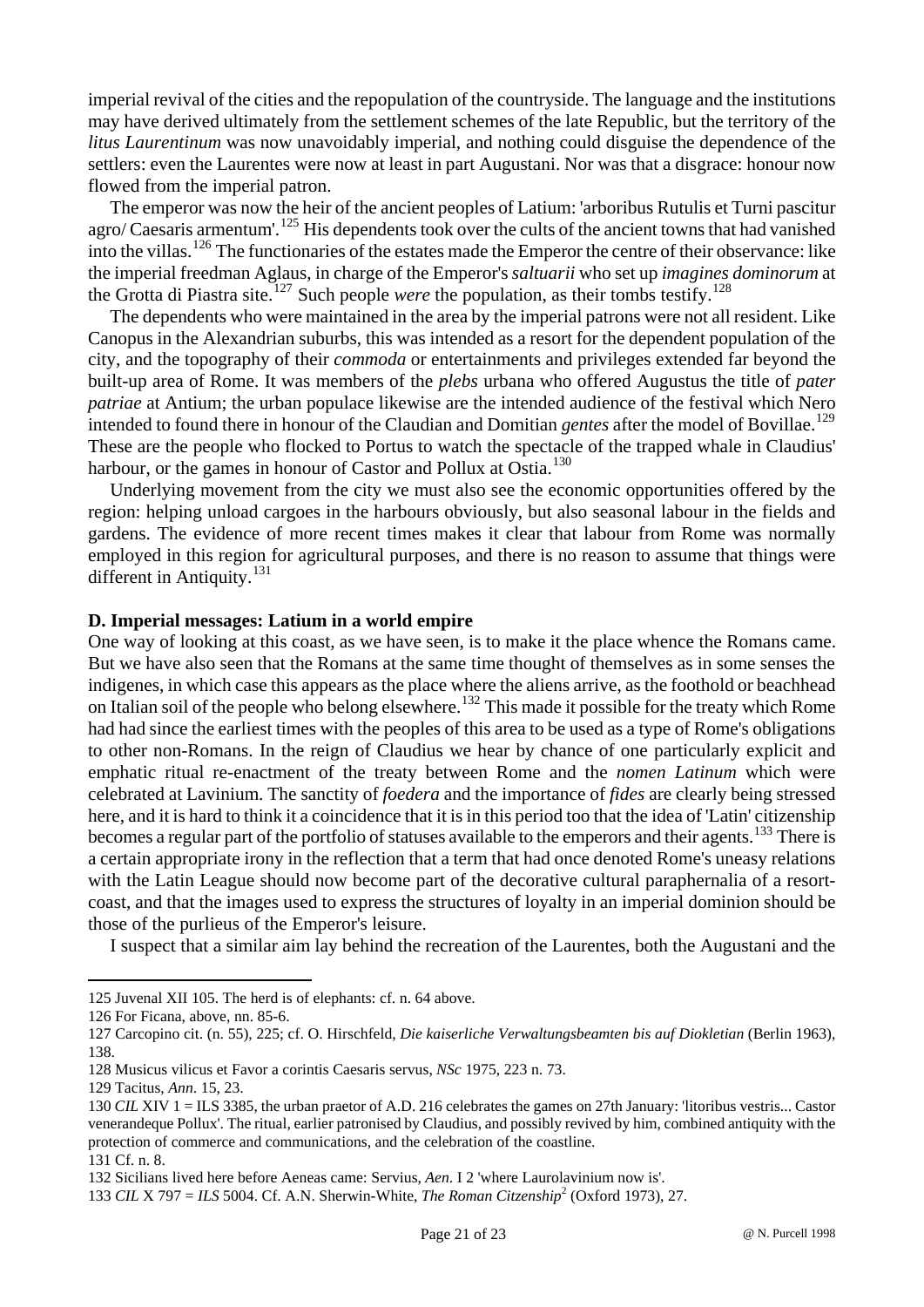more prestigious joint citizens of the *ager Laurens* and the revived Lavinium, where their ceremonial headquarters seems to have been.<sup>[134](#page-21-0)</sup> This way of identifying prominent equestrians with the places that were most redolent of Rome's early origins became an important ingredient in an empire-wide hierarchy of status.<sup>[135](#page-21-1)</sup> The centrality of Rome and its neighbourhood was reassuringly restated through the language of history and in the vital matter of social standing.<sup>[136](#page-21-2)</sup>

The Emperor himself, when resident in this area, was seen as participating in a special way with the past and with the landscape. That, at least seems to be the implication of the dedication from Mainz 'nymphis Laurentibus' for the health of Alexander Severus. The *salubritas* characteristic of many places of villeggiatura is here linked with the special religious atmosphere of the *ager Laurens*. From the region itself there are parallels, dedications for the well-being of the emperor and his establishment. Such a function of course gained stature from the increasingly disease-prone circumstances of the later Antonine Age.<sup>[137](#page-21-3)</sup>

But the main point is that this was perceived as the imperial landscape that it was: an integral part of the cultural setting of the imperial system itself, and the place, as we have seen, where imperial Italy abutted on the economic, social and cultural world around it. Cicero had claimed that Pompey's conquests had made the whole Mediterranean the harbour of Rome. It was the achievement of the emperors to turn the Tyrrhenian coast of Italy into the waterfront of that harbour, their façade to the cultural and economic world that centred on the inland sea.

## **VII. Conclusion**

 $\overline{a}$ 

The outline provided here already draws heavily on archaeological research. The investigations at Grotta di Piastra and Tor Paterno are already beginning to produce fascinating clarification of the problems of the *litus Laurentinum*, and the neighbourhood of Ostia is also receiving much-needed attention. The new opportunities to excavate at Portus will pose the questions briefly raised by Meiggs about the functioning of that anomalous place in new ways. The principal objective of new work must be integration, to match the tightly-knit social, economic and cultural continuum that I have attempted to sketch here: and the attempt must be made to engage Ostia fully with its hinterland in the wide sense. In my view, it is not too much to say that it is *only* through work of this kind that we shall ever come to a proper understanding of the city that is one of the principal archaeological resources of the Roman world.

Some of our current desiderata are chronological. We need to explore the earliest settlement history of the area, and the nature of coastwise and inland communications: the Iron Age site on the surface near Grotta di Piastra is a token of what might be expected here. What was the effect on cultural change in the area of Rome's first politically expansion? But the nature of any occupation in the fourth and third centuries is as pressing a problem, and one on which virtually no light has as yet been shed except at Lavinium and Ostia. I suspect that these communities will, in the earlier as in the later periods, turn out to be shifting and transient agglomerations of men and women on the move and opportunistically

<span id="page-21-0"></span><sup>134</sup> *ILS* 5004. For the Laurentes Lavinates see *ILS* 6183 (Antoninus Pius thanked because 'privilegia eorum non modo custodierit sed etiam ampliaverit', cf 3872, referring also to 'iura Laurentum'; 6182-6; *CIL* XIV pp. 187-8, *Cod. Theod*. 8, 5, 46. Note the odd base *EE* IX p. 371 no. 571, a dedication of some kind which also used the phrase 'e iure Quiritium'. It was recorded in the late eighteenth century between Castelporziano and Tor Paterno, but does not survive.

<span id="page-21-1"></span><sup>135</sup> Did the term derive from Cato's Lauro-Lavinium? Above, n. 80.

<span id="page-21-3"></span><span id="page-21-2"></span><sup>136</sup> If Carcopino (cit. [n. 55], 45-53) was right to see in the obscure priesthood of the sodales Arulenses a claim to remember a vanished town called Arula, this is a parallel for the celebration of the non-existence of Laurentum. There is certainly a tieup between the Arulenses and the honorific posts of the Vicus Laurentium, as well as between this cult and the rites of the colonia at Ostia. *AEp* 1988. 207 is the complete text of the stone *CIL* XIV 4625. It reads D. IUNIO D.F. PAL. BUBALO/IMPETRATO/EQUITI ROMANO DECURIONI/COL. OST. DECUR. LAURENTIUM/VICANOR. ARULENSI PRAETORI/PRIMO SACRIS VOLKANI FACIUND. The reference to 'Laurentes vicani' is interesting, implying as it does the existence of other Laurentes. Bubalus' equestrian status is also worthy of note. *AEp* 1982. 132, another equestrian decurion and IIIIvir at the Vicus was sodalis Herculanus, a post probably to be connected with the cult of Hercules at Tibur. 137 Cf. above, n. 63 for Commodus on the Laurentine shore. The Mainz dedication is *ILS* 3872. Cf. *CIL* XIV 2040 'Fortunae Augustae', 2041 'Laribus Augustis', and 2043, a dedication to Caracalla of A.D. 214.